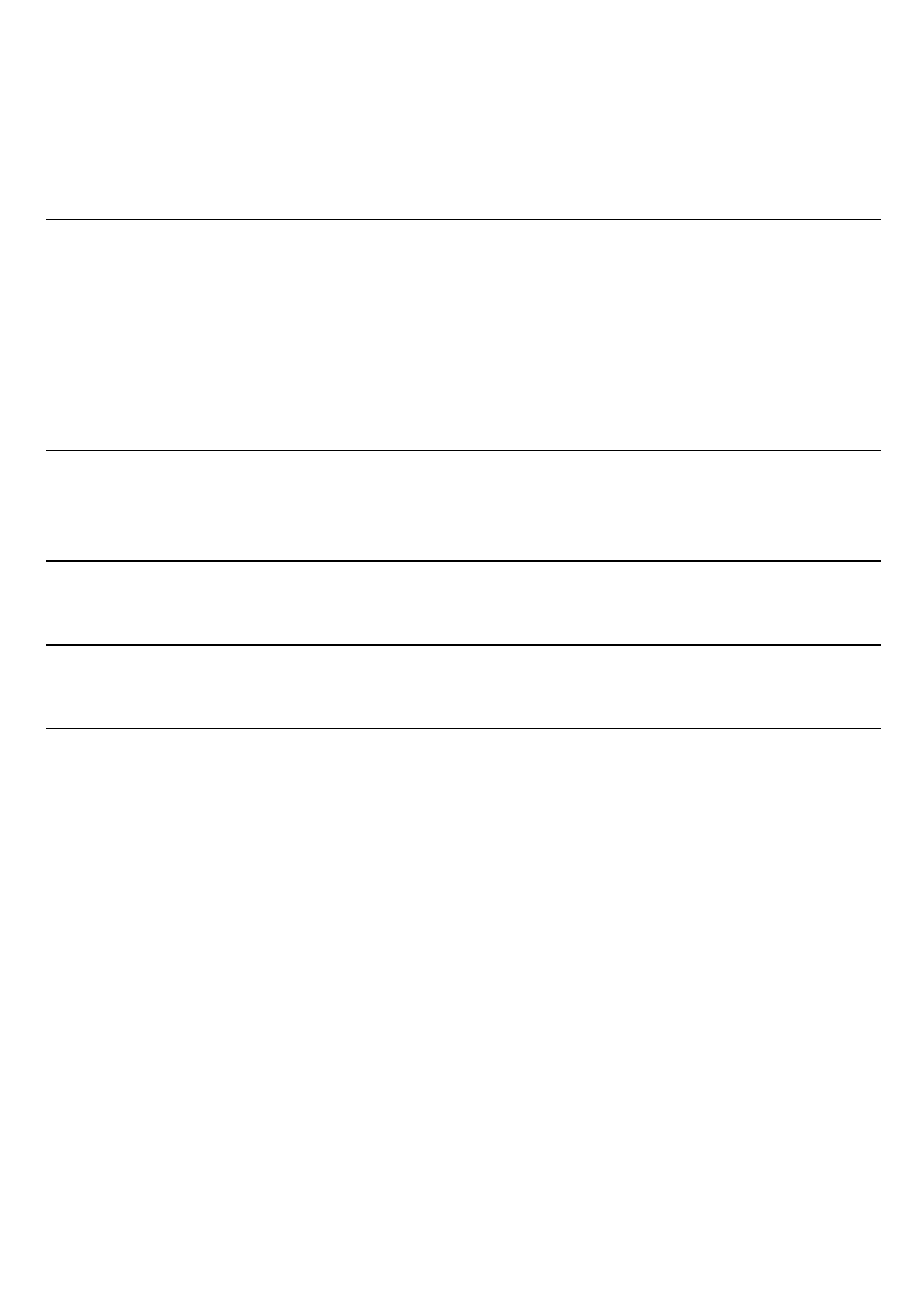# **Effects of truffle inoculation on a nursery culture substrate environment and seedling of Carya illinoinensis**

**Yue HUANGa,b# , Jie ZOUa,b# , Zongjing KANGa,b, Xiaoping ZHANGa,b , Petri PENTTINENa,c , Xiaoping ZHANGa\* , Xiaolin LIb\***

<sup>a</sup> *Department of Microbiology, College of Resources, Sichuan Agricultural University, Chengdu 611130, China*

<sup>b</sup> *Soil and Fertilizer Institute, Sichuan Academy of Agricultural Science, Chengdu 610066, China*

<sup>c</sup>*Ecosystems and Environment Research Programme, University of Helsinki, Helsinki 00014, Finland*

\* *Corresponding author*. Tel.: +86 13908169332; E-mail address: [zhangxiaopingphd@126.com](mailto:zhangxiaopingphd@126.com) (X. Zhang) Tel.:  $+86$  15208358662; E-mail address: [kerrylee\\_tw@sina.com](mailto:kerrylee_tw@sina.com) (X. Li)

# Yue Huang and Jie Zou contributed equally to the work.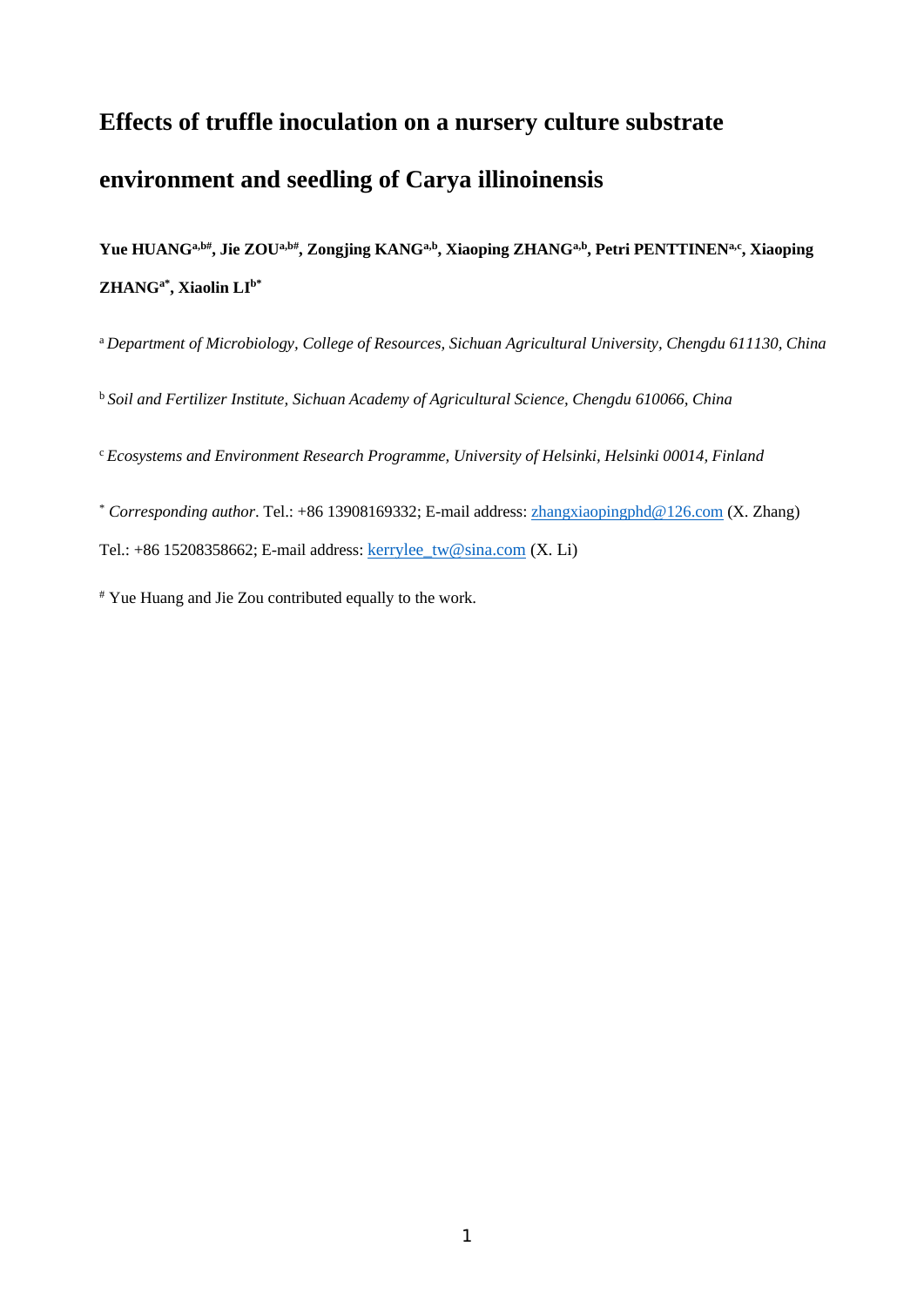#### **Abstract**

We inoculated *Tuber aestivum* and *T. sinoaestivum* on *Carya illinoinensis* to explore the effects of inoculation on host plant growth, enzyme activities, the physicochemical properties of rhizosphere soil, the denitrifying bacterial community in the rhizosphere, and the distribution of mating type genes in the rhizosphere. We found that the *Tuber* spp. inoculation increased the height of the host plant and that the stem circumference of the host was greater two months after inoculation. Six months after inoculation, the peroxidase activity of the seedlings inoculated with *T. sinoaestivum* was higher than that of the control. At four and six months after inoculation, the superoxidase dismutase activities of the seedlings inoculated with *T. aestivum* were higher than those of the seedlings inoculated with *T. sinoaestivum*. Six months after inoculation, nitrate nitrogen content was lowest in the control and highest in the *T. sinoaestivum* treatment. Among the *nirS*-type denitrifying bacteria community, the relative abundances of Proteobacteria were high. *T. aestivum* and *T. sinoaestivum* inoculation did not affect the diversity of denitrifying bacteria. The mating type genes MAT1-1-1 and MAT1-2-1 were detected in the rhizosphere of *C. illinoinensis* inoculated with *T. sinoaestivum* and *T. aestivum*, and MAT1-1-1 dominated over MAT1-2-1.

# **Keywords**

*Tuber*; rhizosphere; host plant growth; mating type gene; denitrifying bacteria diversity

# **Introduction**

Truffles (*Tuber* spp. in the class Ascomycetes) are edible fungi that form symbiotic associations with certain plants(Singer 1961). The genus *Tuber* has been estimated to contain at least 180 species worldwide (Bonito *et al.* 2013). The popularity of truffles stems from their distinct aroma and unique taste (Talou *et al.* 1987; Vahdatzadeh *et al.* 2015). The nutritive and nutraceutical value of truffles is high due to their protein and mineral levels that are higher than those of other edible fungi (Beuchat *et al.* 1993). In addition, truffles are relatively rich in beneficial components, e.g. micronutrients, polysaccharides, sphingolipids, fatty acids, and flavonoids (Akyuz 2013; Pattanayak *et al.* 2017).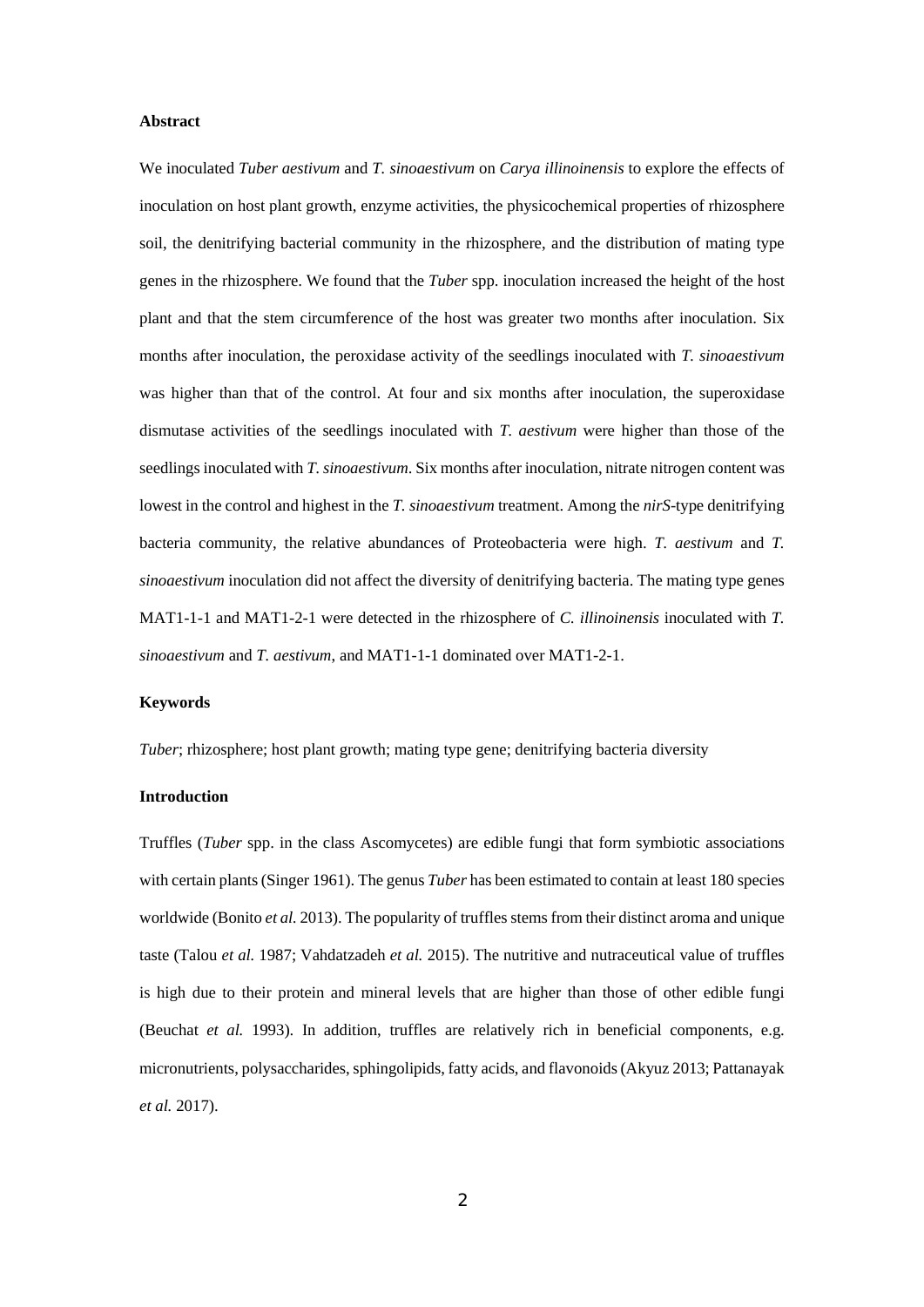The ascospores of truffles need to germinate under appropriate conditions to form mycelium and then infect the root tip of a host plant to form a symbiotic system known as ectomycorrhiza (Kües & Martin 2011). The development of ectomycorrhiza may be induced by plant root exudates that are, together with the host plant genotype and soil type, an important driving force in determining the rhizosphere microbial community structure (Berendsen *et al.* 2012). The growth and development of ectomycorrhiza is influenced by several environmental factors such as soil pH, soil moisture content, ambient temperature, and nutritional status (Hause *et al.* 2002). In return, ectomycorrhiza can improve the soil structure and promote the absorption of nutrients, such as phosphorus and nitrogen, by host plants (Dominguez-Núñez *et al.* 2012). The ectomycorrhiza increases the total surface area for nutrient absorption (Liu *et al.* 2020), and ectomycorrhizal roots may secrete organic acids to break down surrounding primary minerals (Arocena & Glowa 2000).

Sexual development in sexually reproducing fungi is controlled by the mating type (MAT) locus (Ni *et al.* 2011). The mating type loci MAT1-1 and MAT1-2 are called idiomorphs due to their dissimilar sequences and genes (Metzenberg & Glass 1990; Rubini *et al.* 2010). MAT1-1 idiomorph carries mating type gene MAT1-1-1 that encodes a protein with an -box-domain, and MAT1-2 idiomorph carries MAT1-2-1 that encodes a protein with an high mobility group (HMG) transcription factor (Martin *et al.* 2010; Rubini *et al.* 2010). Heterothallic fungi require two strains for mating; one strain carries either the MAT1-1 or MAT1-2 locus (Rubini *et al.* 2010).

Under extreme environmental conditions, the excessive reactive oxygen produced in plants can damage the cell membrane system, and even cause cell senescence or death (Thompson *et al.* 1987). However, enzymes such as superoxide dismutase (SOD) and peroxidase (POD) in plant cells can scavenge reactive oxygen, and thereby protect the cells (Heath and Packer 1968). The activity and content of POD and SOD in plants correlate with their abilities to adapt to adverse environments and to tolerate stress (Olmos *et al.* 1994; Sreenivasulu *et al.* 2000). Generally, as plants age, the peroxide content in tissues increases and SOD activity decreases (McRae and Thompson 1983; Thompson *et al.* 1983; Dhindsa *et al.* 1981).

The summer truffles *Tuber aestivum*, a truffle species widely distributed over Nordic and Mediterranean regions (Jeandroz *et al.* 2008), and *T. sinoaestivum*, one of the major truffle species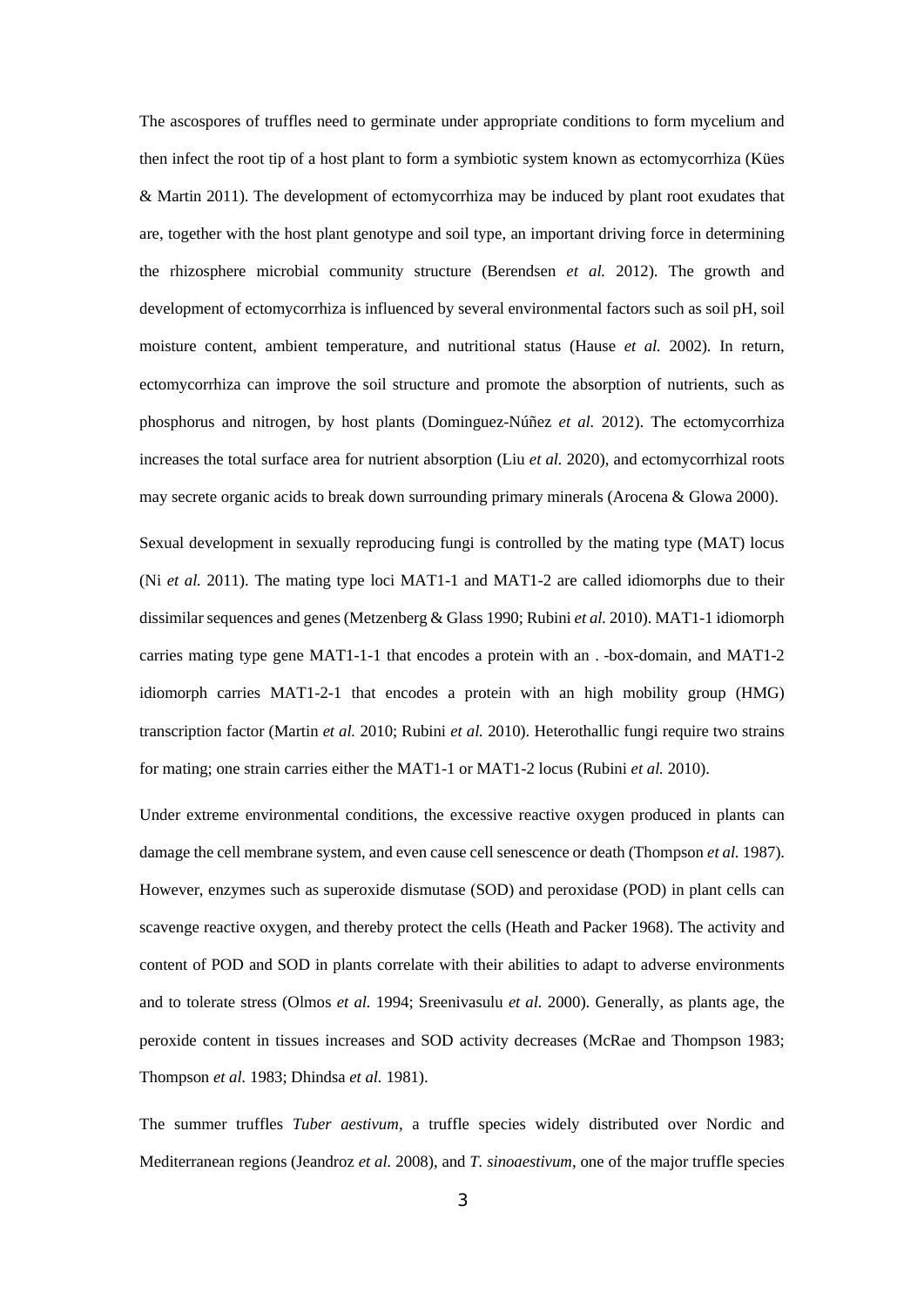in Panxi region, China (Fu *et al.* 2016; Zhang *et al.* 2012), are heterothallic (Payen *et al.* 2014). The American pecan *Carya illinoinensis* is an important cash tree widely cultivated in the truffle producing areas. Both *T. aestivum* and *T. sinoaestivum* can form mycorrhiza with *C. illinoinensis*  (Zhang *et al.* 2012). Currently, truffle cultivation relies on planting artificially mycorrhized seedlings (De Miguel *et al.* 2014). We inoculated *T. aestivum* and *T. sinoaestivum* on *C. illinoinensis* to explore the effects of inoculation on host plant growth, POD and SOD activities, the physicochemical properties of rhizosphere soil and the community structure of nitrogen-cycle related microorganisms in the rhizosphere. In addition, since truffle fruiting body formation requires two parental strains, one with MAT1-1 and the other with MAT1-2 locus (Rubini *et al.* 2014), we analyzed the distribution of the mating genes MAT1-1-1 and MAT1-2-1 in the rhizosphere.

#### **Materials and methods**

# *Inoculation of seedlings*

The truffles for making the *T. aestivum* inoculum were collected from Station d rimentation sur la Truffe, Cahors, France, and for *T. sinoaestivum* from Huidong, Liangshan Yi Autonomous Prefecture, China. The truffles were identified using microscopic examination and ITS molecular identification (Wedén *et al.* 2005; Zambonelli *et al.* 2012; Zhang *et al.* 2012). The inocula were prepared in sterile conditions as described earlier (Su *et al.* 2012). In brief, mature fruiting bodies were sprayed with ethanol, flame sterilized, ground into fine powder, and suspended into sterile water at the concentration of 12,000 spores ml<sup>-1</sup>. The control inoculum was incubated at 121 °C for 2h to kill the spores. The inocula were stored in sealed bottles at 4 °C.

The *C. illinoinensis* seeds were from Yangbi Walnut Research Institute of Yunnan Academy of Forestry, China. The seeds were soaked in  $100 \text{ mg } L^{-1}$  gibberellic acid solution and stirred daily for a week, sterilized with 0.5% potassium permanganate solution and stored in sterilized river sand for 2 months. Seedling substrate containing soil, peat, vermiculite and perlite in a ratio of 4:2:3:1 (v:v:v:v) was blended with distilled water and sterilized. After sand-storage, the seeds were washed with distilled water and sowed in pots filled with the seedling substrate in early spring. The pots were watered with sterilized water thoroughly and kept in a greenhouse for three months at 20-25 °C temperature and 70% to 80% humidity.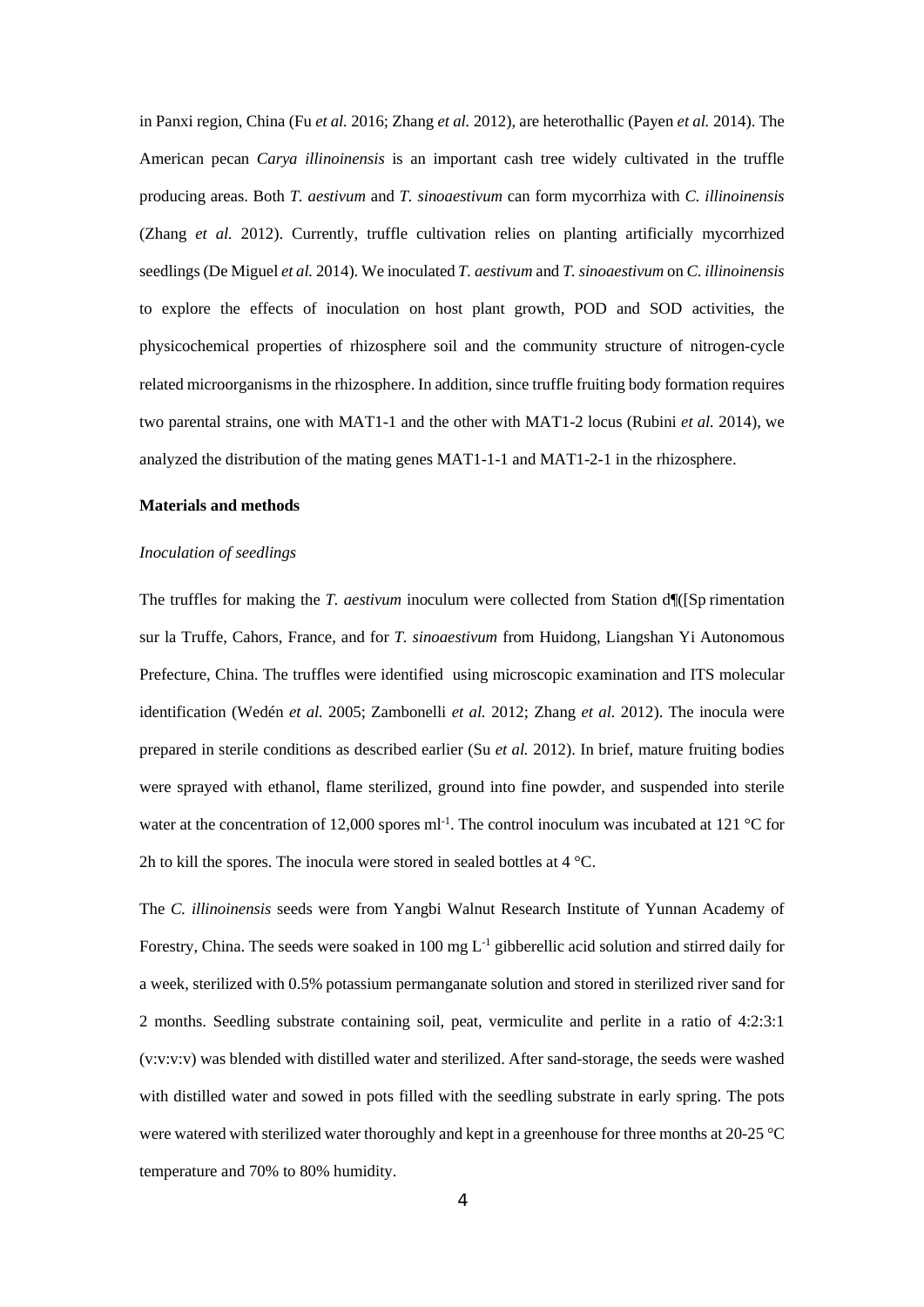The seedlings were inoculated with either *T. aestivum* (AES treatment), *T. sinoaestivum* (SIN treatment) or control inoculum. Growth substrate containing soil, peat, vermiculite and perlite in a 5:2:2:1 ratio (v:v:v:v) was amended with 12% lime and a moderate amount of sterilized water. The three-month-old seedlings were soaked in distilled water to loosen the roots and planted in 1000 ml pots filled with 1/3 of sterilized growth substrate. Ten ml of inoculum (approximately 1.0g ascocarp per seedling) was added dropwise on and around the roots, and the remaining 2/3 of growth substrate was added to the pots and compacted. The pots were watered thoroughly and kept moist by adding sterile water when needed. In total the experiment included 150 seedlings (confirmed to survive after transplantation) per treatment.

#### *Plant Physiological and Biochemical Analyses*

To determine infection rate, 15 seedlings per treatment were collected at two, four and six months after inoculation. For the other analyses, triplicate samples were taken at the time of inoculation and at two, four and six months after inoculation.

After the collection of the plant samples, rhizosphere soil was removed from the roots by gentle shaking and rinsing with water, and used filter paper to remove excess water. Taproot length, plant height, stem circumference, and fresh weight of aboveground and underground parts were measured. After deactivating the enzymes in a water bath at 100 °C for 10mins, dry weight was measured by drying to a constant weight at 75 °C, and the root to shoot ratio was calculated.

The infection rate was estimated from five randomly selected lateral roots per plant. The roots were examined under a microscope and the infection rate was calculated as the percentage of ectomycorrhizas (ECMs) on a lateral root using equation  $R=n/N$ , in which "n" is the number of mycorrhizas on one lateral root, and "N" is the number of all rootlets on this lateral root (Guo *et al.* 1989).

Root respiration activity was measured from rinsed and water-drained root tips. The tips were cut into small segments of 0-1.0 cm and the activity was measured using the 2, 3, 5-triphenyltetrazolium chloride (TTC) method (Yoshida 1966). Peroxidase (POD) and superoxide dismutase (SOD) activities were measured from fresh leaf samples using a modified guaiacol method (Pochinnok 1981) and the nitroblue tetrazolium (NBT) method (Durak *et al.* 1993), respectively.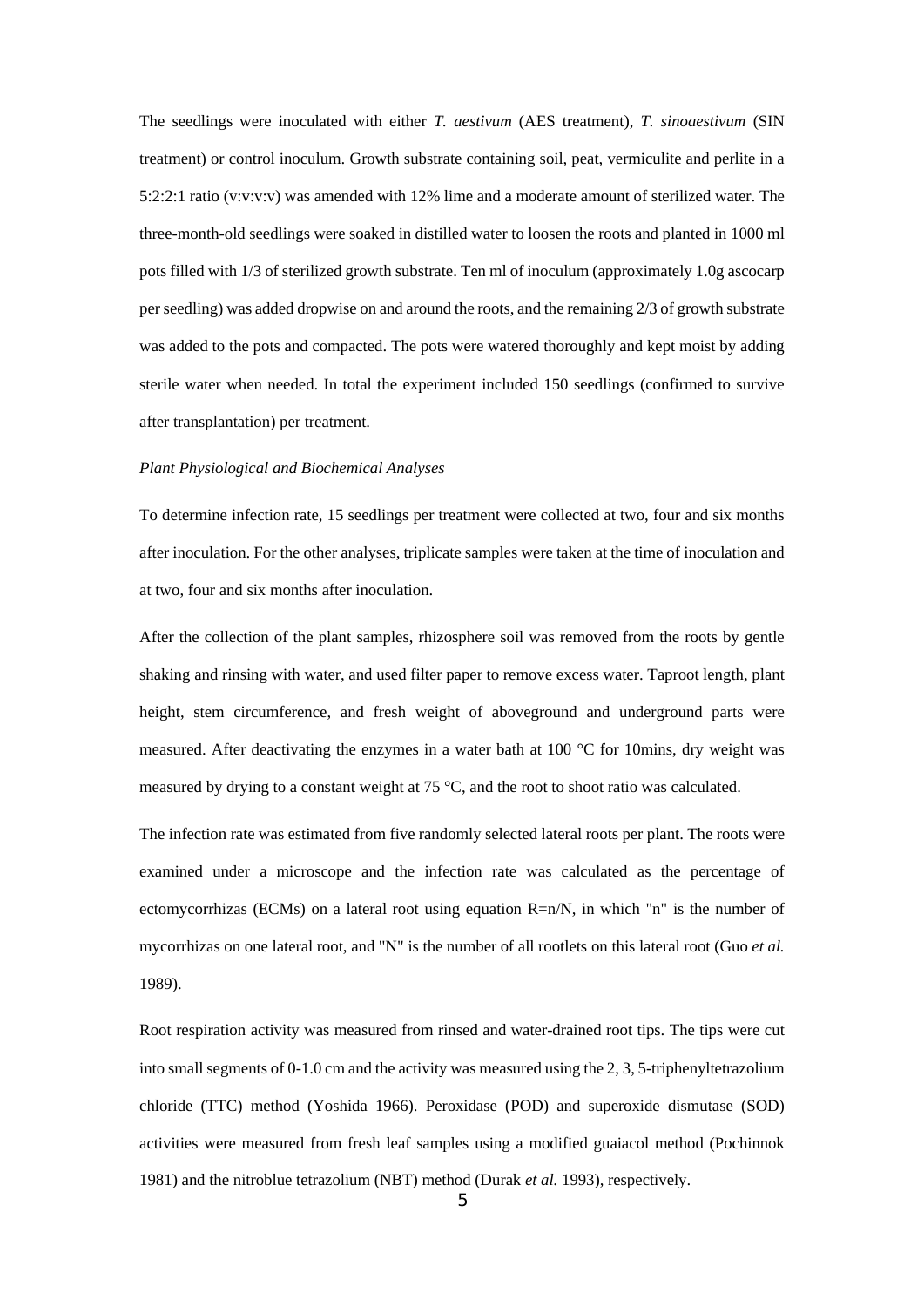#### *Rhizosphere Soil Analyses*

Triplicate samples were taken at the time of inoculation and at two, four and six months after inoculation. The seedlings were shaken to remove soil not adhered to the root, after which rhizosphere soil was collected by brushing using sterilized brushes and stored at 4 °C. The pH of the rhizosphere soil was measured using a China Inspection Body and Laboratory Mandatory Approval (CMA) certified pH meter. Organic matter content was measured using the potassium dichromate heating - volumetric method (Simakov 1957; Mebius 1960), total nitrogen content using a modified semi-micro Kjeldahl method (Bremner 1960), available phosphorus content using the 0.5 mol L<sup>-1</sup> NaHCO<sub>3</sub> extraction-molybdenum antimony colorimetric method (Chang and Jackson 1957), available potassium content using a modified flame photometer method (Grimme and Németh 1978), ammonium nitrogen content using a phenol-hypochlorite determination based on Kjeldahl method (Smith 1980), and nitrate nitrogen content using ultraviolet spectroscopy (Cawse 1967).

# *Analysis of Denitrifying Microbial Community*

The diversity of denitrifying microbial community was analysed from rhizosphere samples taken six months after inoculation. DNA was extracted using a FastDNA Spin Kit for Soil (Bio-Rad Co, USA). The quantity and quality of extracted DNA was determined using a fluorescence spectrophotometer and electrophoresis in 1% agarose gel. *nirS* gene fragments were amplified using primers nirS-4f (5'-TTCRTCAAGACSCAYCCGAA-3') and nirS-6r (5'- CGTTGAACTTRCCGGT-3') (Braker 2000). Amplified fragments were purified using 1.5% agarose gel electrophoresis and a Gel Extraction Kit (Axygen, USA). The fragments were quantified on a Microplate Reader (BioTek, FL×800) using a Quant-iT PicoGreen dsDNA Assay Kit and sequenced on Illumina MiSeq sequencing platform in Shanghai Personalbio Biotechnology Company (China).

Low-quality and short sequences were removed using QIIME software (Caporaso *et al.* 2010) installed with BIOCONDA (Grüning *et al.* 2018). The remaining sequences were merged using UCLUST sequence alignment tool (Edgar 2010) and classified into operational taxonomic units (OTUs) at 97% similarity level. The *nirS* community composition and abundance were analyzed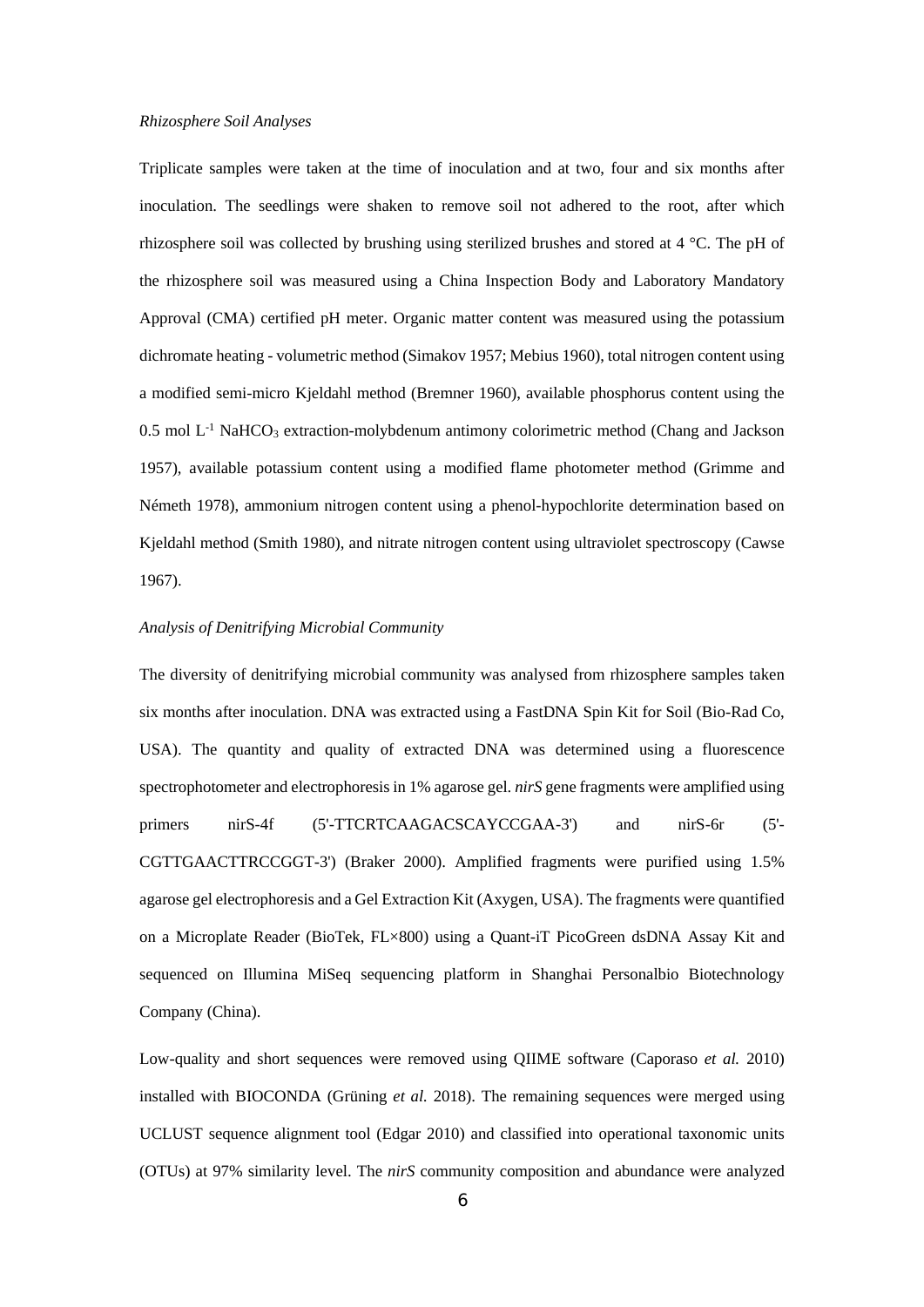and visualized in R (R Core Team 2019). Variation in *nirS* communities was visualized using nonmetric multidimensional scaling (NMDS) based on unweighted UniFrac distances.

#### *Mating Gene Analysis*

Genomic DNA from the youngest fruiting bodies collected from Station d rimentation sur la Truffe, Cahors, France, and from Huidong, Liangshan Yi Autonomous Prefecture, China, to make standard curves. DNA was extracted using an Extraction Kit (Vazyme Biotech Co., Ltd). Mating genes MAT1-1-1 and MAT1-2-1 were amplified using specific primers (Table S1) as described previously (Molinier *et al.* 2016). The PCR products were purified using 1.5% agarose gel electrophoresis and AxyPrep DNA Gel Kit (AXYGEN, USA). The purified PCR products were cloned into pMD18-T Vector (pMD18-T Vector cloning, Kit TaKaRa, Japan); a mixture of 5 L PCR products, pMD18-T carrier and ligation solution was incubated in a 16 °C water bath for 2h and at 4 °C for 2h. The vector was transformed into JM109 competent cells, prepared using the Competent Cell Preparation Kit GK6031 (Shanghai Generay Biotechnology co., Ltd, China), by thermal stimulation. After unfreezing on ice, 10 and competent cells were mixed and placed on ice for 30mins, incubated in a 42 °C water bath for 90 s and on ice for 30 min. The transformed JM109 cells were cultured in a  $2\times$ YT fluid medium at 37 °C for 1h, spread on a  $2\times$ YT medium containing ampicillin, and cultured at 37 °C for more than 12h. Successful transformation of plasmids containing target gene segments were verified by sequencing. Plasmid DNA was extracted using Plasmid Extraction Kit D6943 (Omega Inc., USA). The concentration of the plasmid in the extract was measured, and a dilution series from  $10^{-2}$  to  $10^{-10}$  was prepared to make a standard curve for quantitative PCR (qPCR).

The abundances of mating genes MAT1-1-1 and MAT1-2-1 in the rhizosphere DNA extracts was measured using qPCR. A 20 qPCR reaction included 1 DNA extract  $(5-20 \text{ ng})$  $-1$ ), 10 SYBR Premix Ex TaqTM ddH<sub>2</sub>O, and 1 of forward and reverse primer ( $\blacksquare$ ). The amplification program was 3 min at 95 °C, followed by 39 cycles of denaturation at 95 °C for 30 s, annealing at 65 °C for 20 s and extension at 72 °C for 30 s, and a final extension at 72 °C for 30 s. The fluorescence was measured twice per second.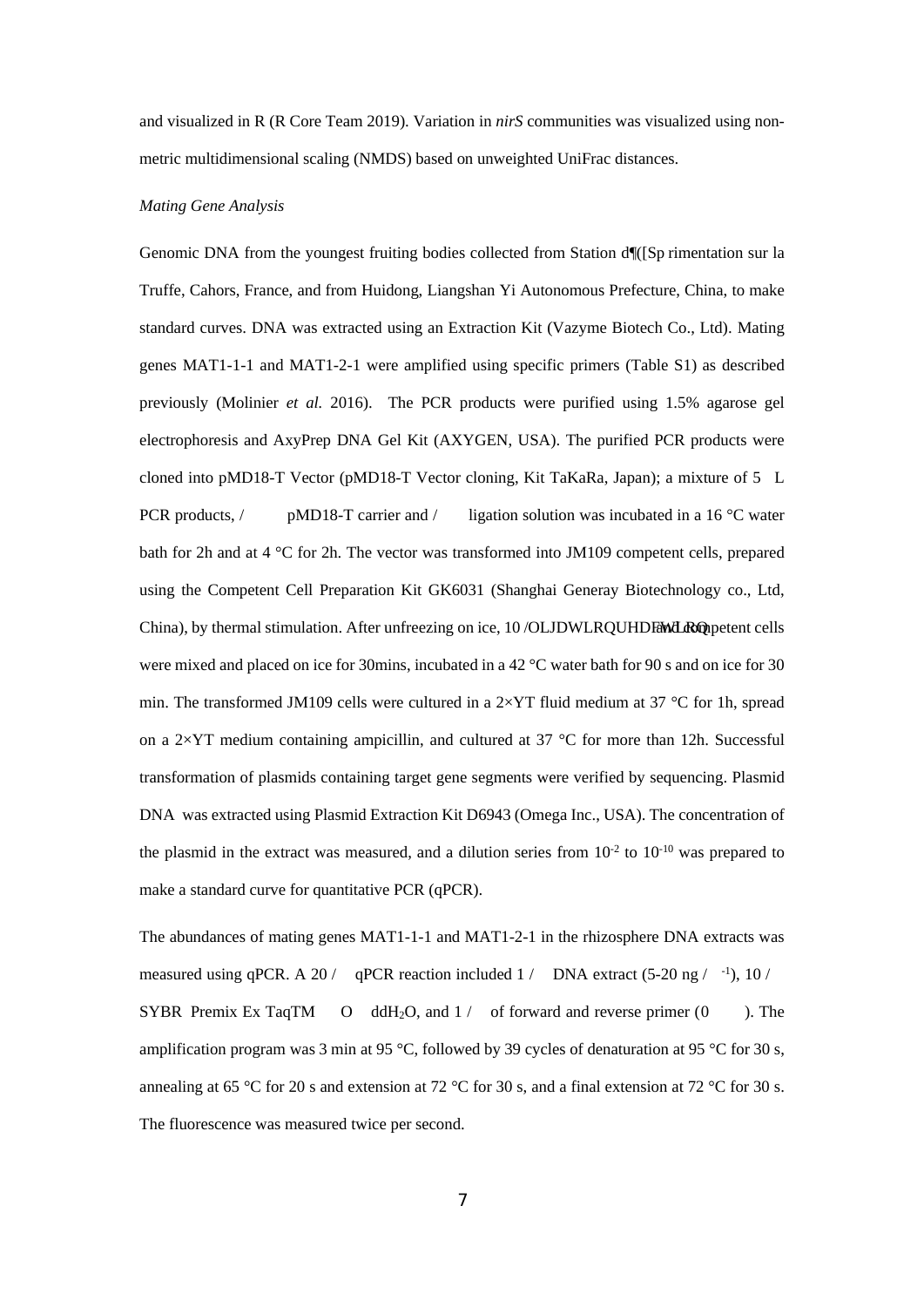For all the statistical analysis in our experiment, the statistical significance of the differences were tested using analysis of variance (ANOVA) and post hoc LSD Duncan tests. Differences were taken as statistically significant at  $p \quad 0.05$ .

# **Results**

# *The Effects of Inoculation on Seedlings*

Two months after inoculation with *T. aestivum* and *T. sinoaestivum*, no ectomycorrhizas (ECMs) were detected on the lateral roots of *C. illinoinensis* seedlings. At both four and six months after inoculation, the infection rate of seedlings inoculated with *T. aestivum* was lower than that of seedlings inoculated with *T. sinoaestivum* (P < 0.05) (Table 1). There was no ECM on the roots of the control seedlings, the rootlets were slender, and the root tips were dark brown (Fig. S1). The morphology of the *T. aestivum* and *T. sinoaestivum* ECMs were roughly the same (Fig 1).

At the time of inoculation, the average height of the seedlings was approximately 31 cm (Table 2). Six months after inoculation, the height of the inoculated seedlings was higher than that of the control seedlings ( $P < 0.05$  p). At two months after inoculation, the stem circumference of the inoculated seedlings was greater than that of the control seedlings  $(P < 0.05 p)$  (Table 2).

The root activity of seedlings was on the same level in all the treatments (Table 3). Six months after inoculation, the peroxidase (POD) activity of the seedlings inoculated with *T. sinoaestivum* was higher than that of the control  $(P < 0.05)$  (Table 3). At two months after inoculation, superoxidase dismutase (SOD) activity was highest in the control ( $P < 0.05$ ) (Table 3). At four and six months after inoculation, the SOD activities of the seedlings inoculated with *T. aestivum* were higher than those of the seedlings inoculated with *T. sinoaestivum* (P < 0.05).

#### *The Effects of Inoculation on Rhizosphere*

The pH and the contents of organic matter, total nitrogen and available phosphorus and potassium were on the same level in all the treatments (Table 4). At the inoculation time, the ammonium nitrogen content was lowest in the *T. sinoaestivum* treatment and at two months after inoculation, in the control treatment  $(P < 0.05)$  (Table 4). Differences in the nitrate nitrogen content showed no clear trend. At the inoculation time, the nitrate nitrogen content was lowest in the *T. sinoaestivum*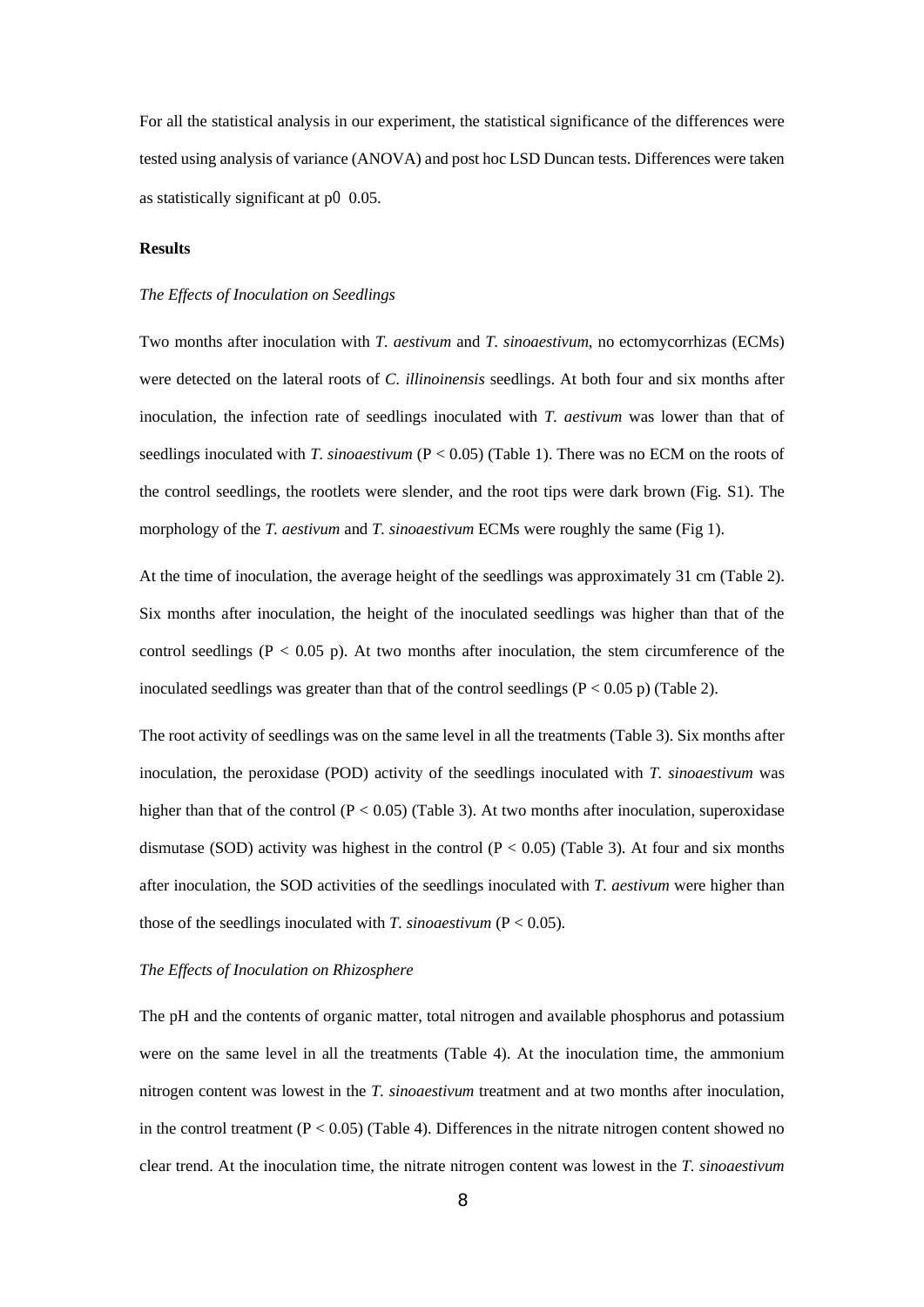treatment  $(P < 0.05)$  (Table 4). At two months after inoculation, the nitrate nitrogen content was lowest in the *T. aestivum* treatment and highest in the control (P < 0.05); at four months, lowest in the *T. sinoaestivum* treatment and highest in the control  $(P < 0.05)$ ; and at six months, lowest in the control and highest in the *T. sinoaestivum* treatment ( $P < 0.05$ ).

#### *Effects of Inoculation on nirS-type Denitrifying Bacteria*

The diversity and richness of the *nirS*-type denitrifying bacteria communities were on the same level in all the treatments (Table S2). Out of the 2430 OTUs, 632 were detected in all the treatments, and 300, 535 and 195 were specific for the control, *T. aestivum* treatment and *T. sinoaestivum* treatments, respectively (Fig. S2). The relative abundance of phylum Proteobacteria was over 70% and those of genera *Pseudomonas*, *Pseudogulbenkiania* and *Rhodanobacter* were high in all the treatments (Fig. 3A, B). The differences in relative abundances within treatments were large. In the NMDS ordination, the control samples were slightly separated from the others (Fig. S4).

# *Mating Type Gene Distribution*

In line with the increase in infection rate over time, the copy numbers of MAT1-1-1 and MAT1-2- 1 mating genes increased in the rhizosphere of *C. illinoinensis* inoculated with *T. aestivum* (Table 5). In the rhizosphere of *C. illinoinensis* inoculated with *T. sinoaestivum*, the copy numbers of MAT1-1-1 were lowest at two months after inoculation, and those of MAT1-2-1 became slightly lower over time. The ratio of MAT1-1-1 copy number to MAT1 1-1-2-1 copy number increased gradually (Table 5), indicating that the MAT1-1-1 carrying strains became more dominant.

# **Discussion**

Infection rate is one of the most important criteria to measure the success of mycorrhiza formation. The infection rates of *C. illinoinensis* inoculated with *Tuber brumale* and *T. melanosporum* were 37.3% and 34.5%, respectively, in the first year; in the second year, the infection rate of *T. brumale* increased, whereas that of *T. melanosporum* decreased due to other ECM forming fungi, such as *Sphaerosporella brunnea*, *Trichophaea woolhopeia* and *Pulvinula constellation* (Marozzi *et al.* 2017). Similarly, the infection rates of *C. illinoinensis* inoculated with *T. borchii* and *T. aestivum* were 62% and 42%, respectively, after 12 months, yet most of the seedlings were also infected with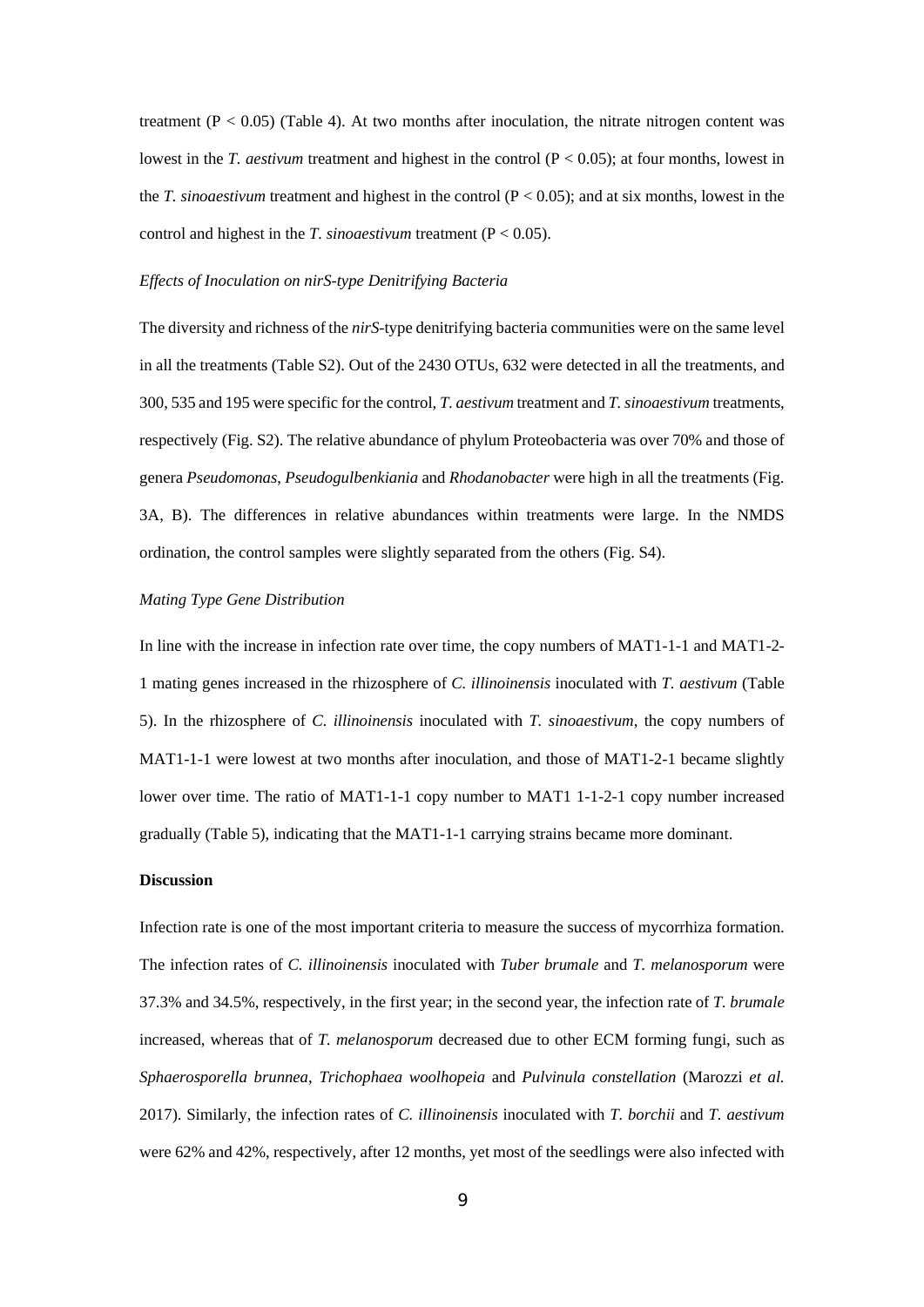*S. brunnea* with a relative abundance greater than 11% (Benucci *et al.* 2012). In our study, the infection rates of seedlings inoculated with *T. aestivum* and *T. sinoaestivum* were from 45% to 48% six months after inoculation and no ECM contaminants were detected. Possibly the strict humidity control inhibited contamination, as *S. brunnea* is known to thrive in high humidity nursery environment (Bencivenga *et al.* 1995; Donnini and Bencivenga 1995). In addition, the contaminants may have been undetectable due to the relatively short experimental time in our study; 12 months after inoculation, most of the ECM on the roots of *C. illinoinensis* were *Tuber* spp., yet after 24 months the contaminant ECM accounted for the majority of the ECMs (Marozzi *et al.* 2017).

Generally, the growth status of woody plants should be determined by combining plant height and stem circumference. Inoculation with *T. melanosporum* resulted in greater basal diameter and height of *Pinus halepensis* seedlings (Dominguez-Núñez *et al.* 2012). In our study, inoculating with *Tuber* spp. resulted in higher stem circumference two months after inoculation. However, at the end of the experiment the *Tuber* spp. inoculated seedlings were slightly higher yet the stem circumference was at the same level as in the control. Thus, concluding that inoculating with *T. aestivum* and *T. sinoaestivum* would increase the growth of *C. illinoinensis* is only weakly supported.

Peroxidase POD and superoxide dismutase (SOD) activities are related to the stress tolerance ability of plants. Inoculating *Quercus acutissima* with *T. indicum* led to higher root superoxide dismutase (SOD) activity and lower root activity (Zhang *et al.* 2019). Considering the stress tolerance of *C. illinoinensis*, the moderate differences in SOD activities in our study suggested that *T. aestivum* inoculation might be preferred over *T. sinoaestivum* inoculation.

In general, inoculating *C. illinoinensis* with *T. aestivum* and *T. sinoaestivum* did not affect the physicochemical properties of rhizosphere soil. The available nitrogen, i.e. ammonium and nitrate nitrogen, content in the rhizosphere of *Quercus acutissima* was higher with *T. indicum* inoculation than without (Zhang *et al.* 2019). In our study, nitrate nitrogen content was higher in the control at two and four months after inoculation, but after six months the contents were higher in the rhizospheres of *Tuber* spp. inoculated seedlings. Since *C. illinoinensis* grew marginally better and was therefore expected to take up more nitrogen when inoculated with *Tuber* spp., the higher nitrate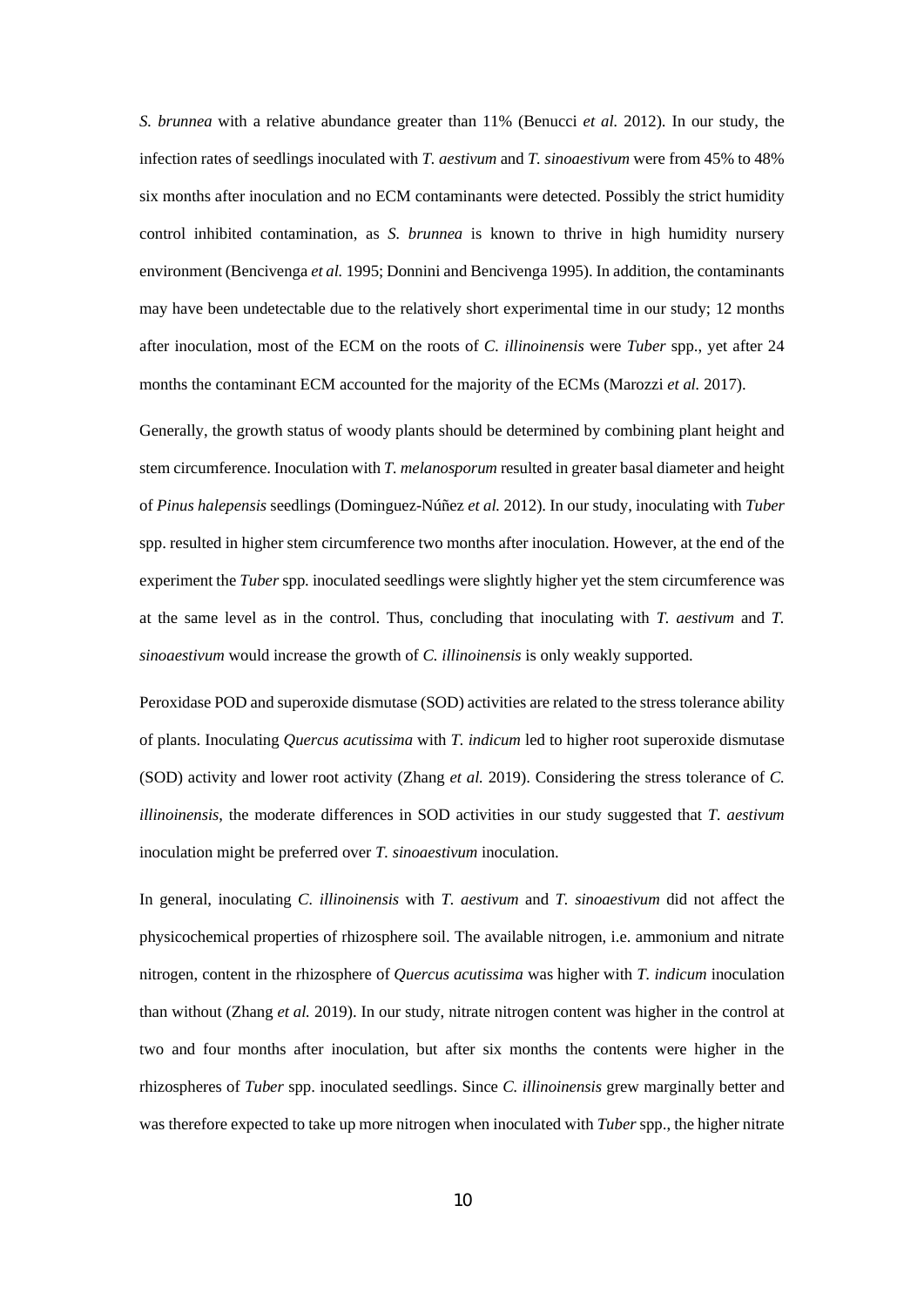nitrogen content at six months could have been to the ECM that is known to i access to nutrients (Stuart and Plett 2020).

Another possible explanation for the differences in nitrate nitrogen content at six months is denitrification where nitrate is reduced into nitrous oxide and nitrogen gases that escape into the atmosphere; higher level of denitrification in the control rhizosphere would have resulted in lower nitrate level. To assess the role of denitrification, we analysed the soil denitrifying bacterial community using high throughput sequencing targeting a functional denitrification marker gene, the nitrite reductase-coding gene *nirS* (Braker *et al.* 2000). In the rhizosphere of *Pinus armandii*, *T. indicum* inoculation resulted in lower richness and diversity of bacteria (Li *et al.* 2017). In our study, *T. aestivum* and *T. sinoaestivum* inoculation did not affect the diversity of denitrifying bacteria. Similar to previous studies on ECM and truffle fruiting body associated bacteria (Ye *et al.* 2018; Yang *et al.* 2019), among the denitrifying bacteria the relative abundances of Proteobacteria were high. As the differences in the community composition of denitrifying bacteria were minor, the role of denitrification in the differences in rhizosphere nitrate content remained unclear. In future studies, this could be addressed using qPCR targeting the marker genes of denitrification.

Truffle requires close proximity and interaction of two mating types to complete the fruiting body formation as a part of its life cycle, yet the proximity and interaction of hyphae cannot guarantee the fruiting body formation (Linde and Selmes 2012). The two parents carry different mating type genes, i.e genes MAT1-1-1 and MAT1-2-1. The ECM may act as one of the parents while the other parent has been suggested to originate from free spores in the soil or from relatively short-lived mycelia (Taschen *et al.* 2016). In our study, both mating type genes MAT1-1-1 and MAT1-2-1 were detected in the rhizosphere of *C. illinoinensis* inoculated with *T. sinoaestivum* and *T. aestivum*. Among the *T. melanosporum* ECMs on *Quercus robur*, *Q. ilex*, and *Corylus avellana* roots, MAT1- 1-1 incidence was higher than that of MAT1-2-1, suggesting that the MAT1-1-1 strains have a competitive advantage over MAT1-2-1 strains(Linde and Selmes 2012; Osting and Tedersoo 2015). Similarly, in our study MAT1-1-1 dominated over MAT1-2-1 in the rhizosphere of both *C. illinoinensis* inoculated with *T. sinoaestivum* and with *T. aestivum*, possibly due to the competition between ectomycorrhizas with different mating types (Rubini *et al.* 2014). Interestingly, in areas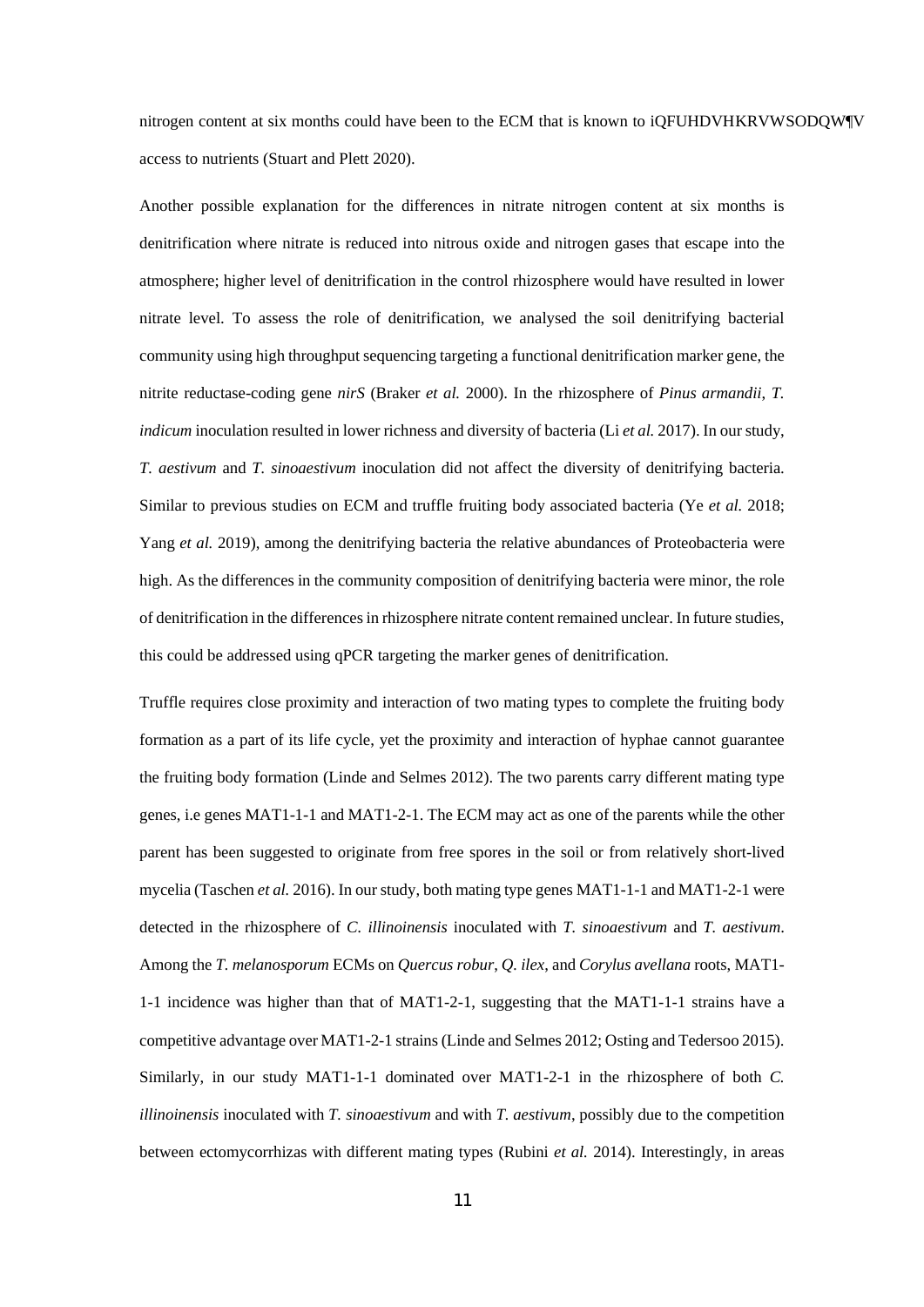with high *T. indicum* fruiting body yields the mating type genes were a non-uniformly distributed and MAT1-2-1 dominated (Li *et al.* 2018), whereas MAT1-1-1 dominated in the *T. melanosporum* ECMs of both productive and unproductive trees (Linde and Selmes 2012). Thus, the connection between mating type gene distribution and truffle yield may be truffle and host plant species specific, and as noted by Linde and Selmes (2012), in addition to the mating type, other factors are clearly involved in the formation of fruiting bodies, necessitating further in-depth study to guarantee successful cultivation of truffles.

# **Acknowledgements**

This work was supported by the National Natural Science Funds of China (No.31900079) and the Sichuan Mushroom Innovation Team.

# **Author Contributions**

Yue Huang and Jie Zou contributed equally to the work.

#### **Conflict of interest statement**

The authors declare no competing financial interests.

# **References**

Agerer R, 2006. Fungal relationships and structural identity of their ectomycorrhizae. *Mycological Progress* **5:** 67-107.

Akyuz M, 2013. Nutritive value, flavonoid content and radical scavenging activity of the truffle (*Terfezia boudieri* Chatin). *Journal of Soil Science & Plant Nutrition* **13:** 143-151.

Arocena JM, Glowa KR, 2000. Mineral weathering in ectomycorrhizosphere of subalpine fir (*Abies lasiocarpa* (hook.) nutt.) as revealed by soil solution composition. *Forest Ecology and Management*, **133:** 61-70.

Bencivenga M, Di Massimo G, Donnini D, Tanfulli M, 1995. Micorrize inquinanti frequenti nelle piante tartufigene. Nota 1 inquinanti in vivaio. *Micologia Italiana* **2:** 167 178.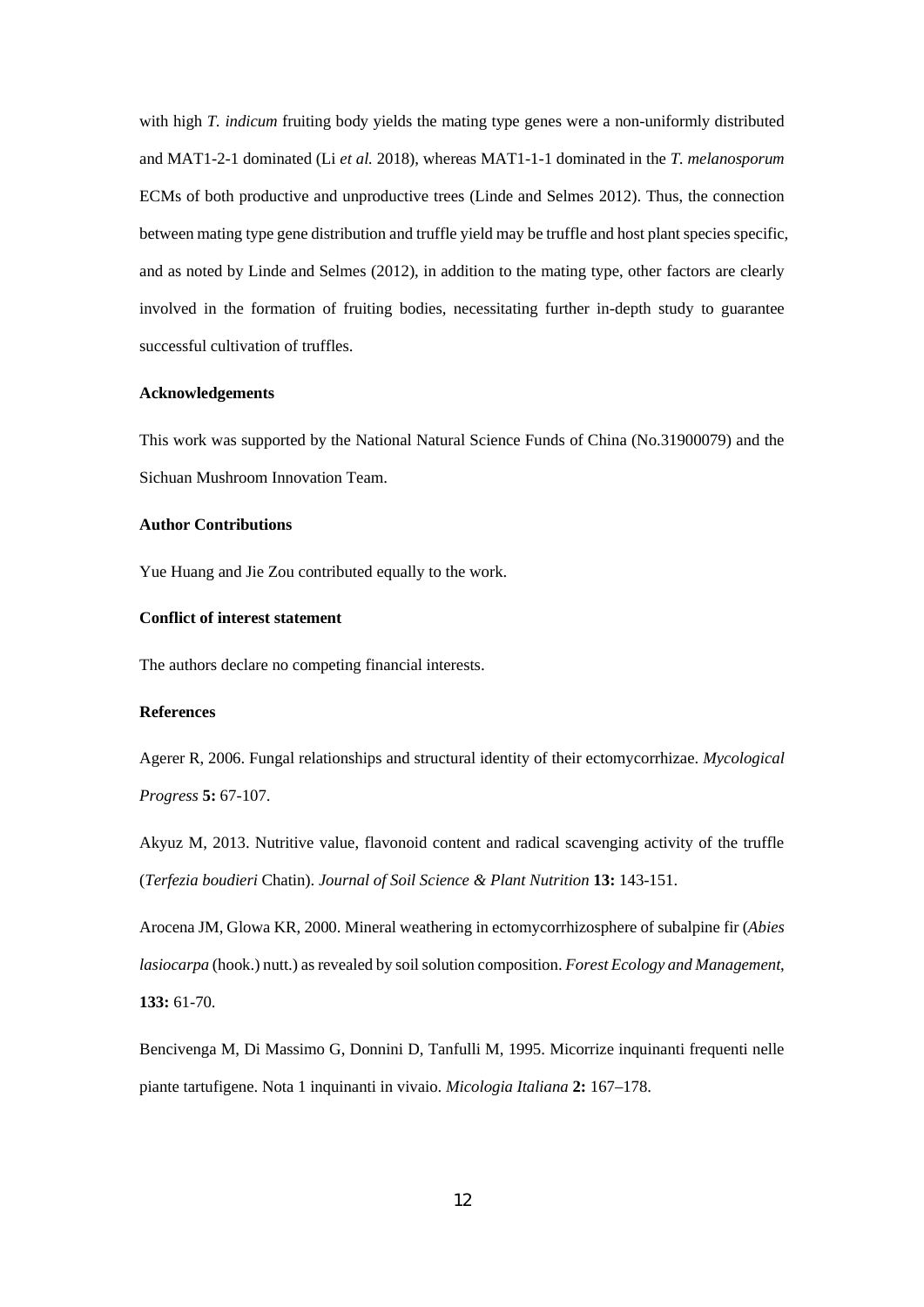Benucci GMN, Bonito G, Falini LB, Bencivenga M, 2012. Mycorrhization of Pecan trees (*Carya illinoinensis*) with commercial truffle species: *Tuber aestivum* Vittad. and *Tuber borchii* Vittad. *Mycorrhiza* **22:** 383-392.

Berendsen RL, Pieterse CM, Bakker PA, 2012. The rhizosphere microbiome and plant health. *Trends in Plant Science* **17:** 478-486.

Beuchat LR, Brenneman TB, Dove CR, 1993. Composition of the pecan truffle (*Tuber texense*). *Food Chemistry* **46:** 189-192.

Bonito G, Smith ME, Nowak M, Healy RA, Guevara G, Cázares E, *et al.*, 2013. Historical biogeography and diversification of truffles in the Tuberaceae and their newly identified southern hemisphere sister lineage. PLoS ONE **8:** e52765. <https://doi.org/10.1371/journal.pone.0052765>

Bonito GM, Gryganskyi AP, Trappe JM, Vilgalys R, 2010. A global meta-analysis of *Tuber* ITS rDNA sequences: species diversity, host associations and long-distance dispersal. *Molecular Ecology* **19:** 4994-5008.

Braker G, Zhou J, Wu L, Devol AH, Tiedje JM, 2000. Nitrite reductase genes (nirK and nirS) as functional markers to investigate diversity of denitrifying bacteria in pacific northwest marine sediment communities. *Applied and Environmental Microbiology* **66:** 2096-2104.

Bremer C, Braker G, Matthies D, Reuter A, Engels C, Conrad R, 2007. Impact of plant functional group, plant species, and sampling time on the composition of nirK-type denitrifier communities in soil. *Applied and Environmental Microbiology* **73:** 6876-6884.

Bremner JM, 1960. Determination of nitrogen in soil by the Kjeldahl method. *Journal of Agricultural Science* **55:** 11-33.

Caporaso JG, Kuczynski J, Stombaugh J, Bittinger K, Bushman FD, Costello EK, *et al.*, 2010. QIIME allows analysis of high-throughput community sequencing data. *Nature Methods* **7:** 335- 336.

Castrignanò A, Goovaerts P, Lulli L, Bragato G, 2000. A geostatistical approach to estimate probability of occurrence of *Tuber melanosporum* in relation to some soil properties. *Geoderma* **98:** 95-113.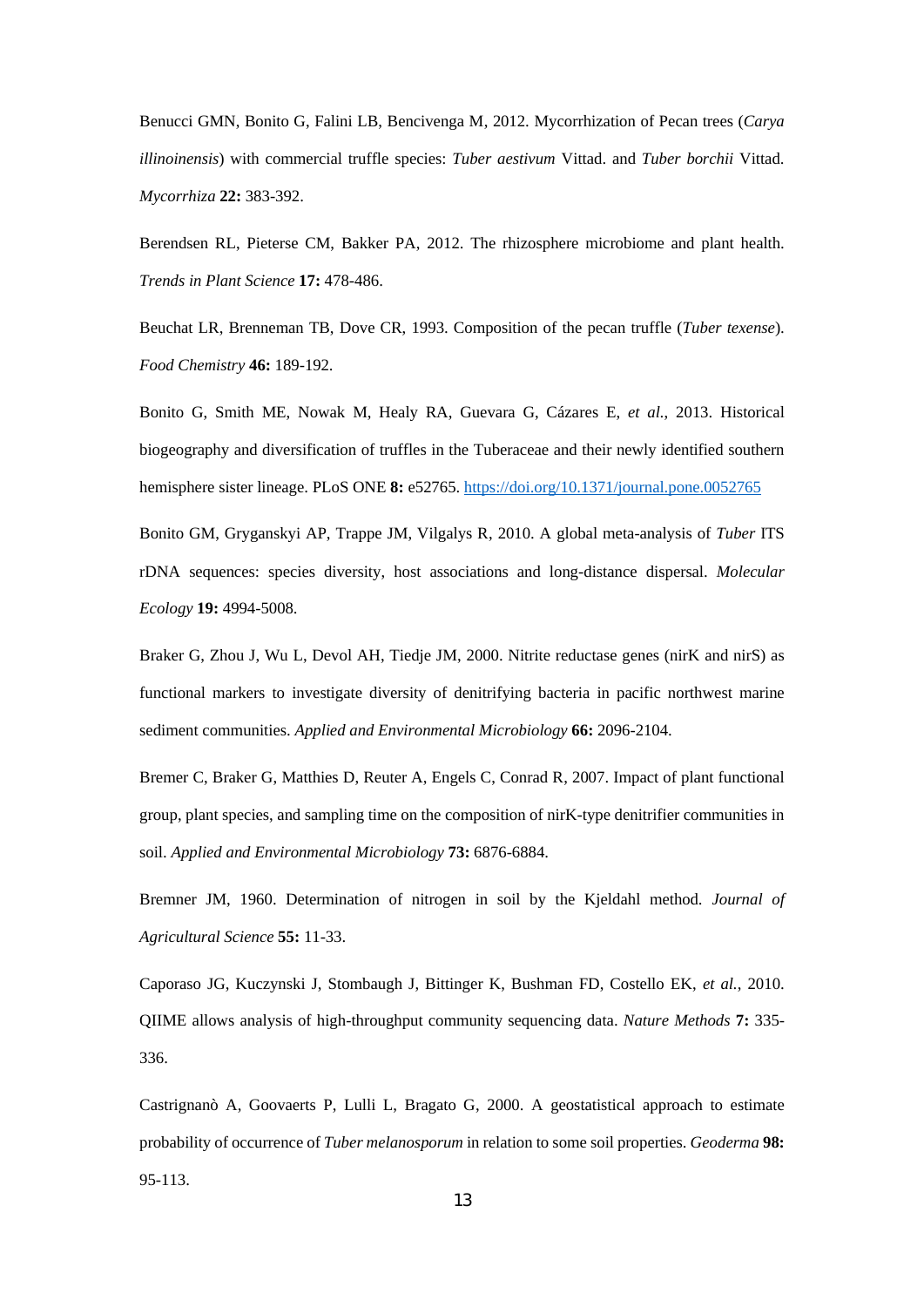Cavigelli MA, Robertson GP, 2000. The functional significance of denitrifier community composition in a terrestrial ecosystem. *Ecology* **81:** 1402-1414.

Cawse PA, 1967. The determination of nitrate in soil solutions by ultraviolet spectroscopy. *Analyst* **92:** 311-315.

Chang SC, Jackson ML, 1957. Fractionation of soil phosphorus. *Soil Science* **84:** 133-144.

De Miguel AM, Águeda B, Sánchez S, Parladé J, 2014. Ectomycorrhizal fungus diversity and community structure with natural and cultivated truffle hosts: applying lessons learned to future truffle culture. *Mycorrhiza* **24:** 5-18.

Dhindsa RS, Plumb-Dhindsa P, Thorpe TA, 1981. Leaf senescence and lipid peroxidation. *Journal of Experimental Botany* **32:** 93-101.

Dominguez-Núñez JA, Martin A, Anriquez A, Albanesi A, 2012. The combined effects of *Pseudomonas fluorescens* and *Tuber melanosporum* on the quality of *Pinus halepensis* seedlings. *Mycorrhiza* **22:** 429-436.

Donnini D, Bencivenga M, 1995 Micorrize inquinanti frequenti nelle piante tartufigene. Nota 2 inquinanti incampo. *Micologia Italiana* **2:**185-207.

Durak I, Yurtarslanl Z, Canbolat O, Akyol Ö, 1993. A methodological approach to superoxide dismutase (SOD) activity assay based on inhibition of nitroblue tetazolium (NBT) reduction. *Clinica Chimica Acta* **214:** 103-104.

Edgar RC, 2010. Search and clustering orders of magnitude faster than BLAST. *Bioinformatics* **26:** 2460-2461.

Fu Y, Li X, Li Q, Wu H, Xiong C, Geng Q, *et al.*, 2016. Soil microbial communities of three major Chinese truffles in southwest China. *Canadian Journal of Microbiology* **62:** 970-979.

Garcia-Barreda S, Marco P, Martín-Santafé M, Tejedor-Calvo E, Sánchez S, 2020. Edaphic and temporal patterns of *Tuber melanosporum* fruitbody traits and effect of localised peat-based amendment. *Sentific Reports* **10:** 4422.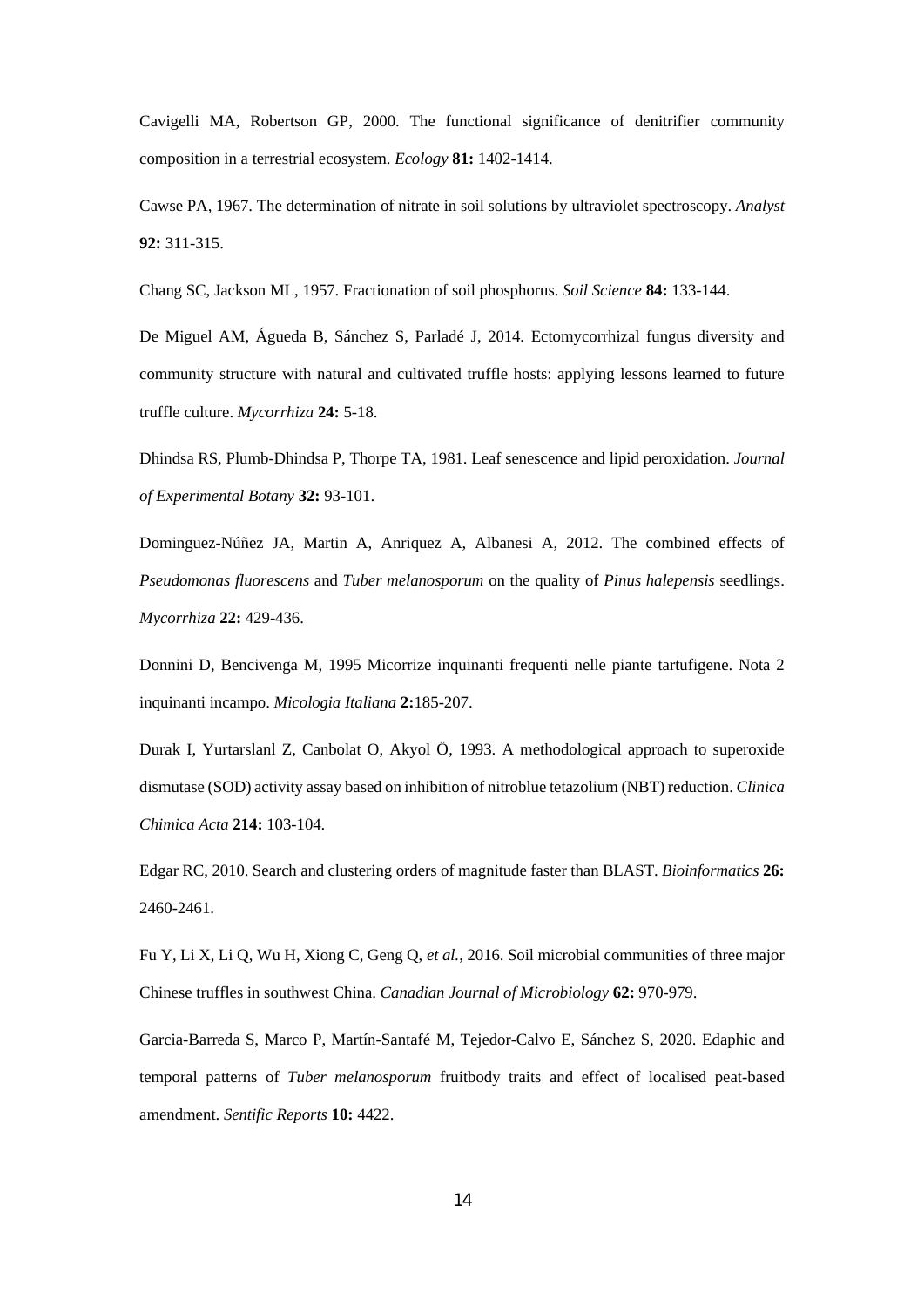Gógán AC, Nagy Z, Dégi Z, Bagi I, Dimény J, 2012. Ecological characteristics of a Hungarian summer truffle (*Tuber aestivum* Vittad.) producing area. *Acta Mycologica* **47:**133.

Gregory L, Bond P, Richardson D, Spiro S, 2003. Characterization of a nitrate-respiring bacterial community using the nitrate reductase gene (narG) as a functional marker. *Microbiology* (Reading, England) **149:** 229-37.

Grimme H, Németh K, 1978. "The evaluation of soil K status by means of soil testing". Potassium research review trends. Proceeding of the 11<sup>th</sup> congress of the International Potash Institute. pp. 99-108.

Grüning B, Dale R, Sjödin A, Chapman BA, Rowe J, Tomkins-Tinch CH, *et al.*, 2018. Bioconda: sustainable and comprehensive software distribution for the life sciences. *Nature Methods* **15:** 475- 476.

Guo X, Bi G, 1989. Mycorrhiza research methods. In *Forest mycorrhiza and its application technology*. Beijing: China Forestry Press, pp.190. ISBN:7-5038-0558-7/S·0245 (In Chinese)

Hall IR, Brown GT, Zambonelli A, 2007. The Habitats of Some Commercial Truffles. In *Taming the truffle: The History, Lore and Science of the Ultimate Mushroom*. Portland: Timber Press, Inc, pp. 98-120.

Hause B, Maier W, Miersch O, Kramell R, Strack D, 2002. Induction of jasmonate biosynthesis in arbuscular mycorrhizal barley roots. *Plant physiology* **130:**1213-1220.

Heath RL, Packer K, 1968. Leaf senescense: Correlated with increased levels of membrane permeability and lipid peroxidation, and decreased levels of superoxide dismutase and catalase. *Journal of Experimental Botany* **32:** 93-101.

Jeandroz S, Murat C, Wang Y, Bonfante P, Le Tacon F, 2008. Molecular phylogeny and historical biogeography of the genus *Tuber Journal of Biogeography* **35:** 815-829.

Jia Y, Gray VM, Straker CJ, 2004. The influence of Rhizobium and arbuscular mycorrhizal fungi on nitrogen and phosphorus accumulation by *Vicia faba*. *Annals of Botany* **94:** 251.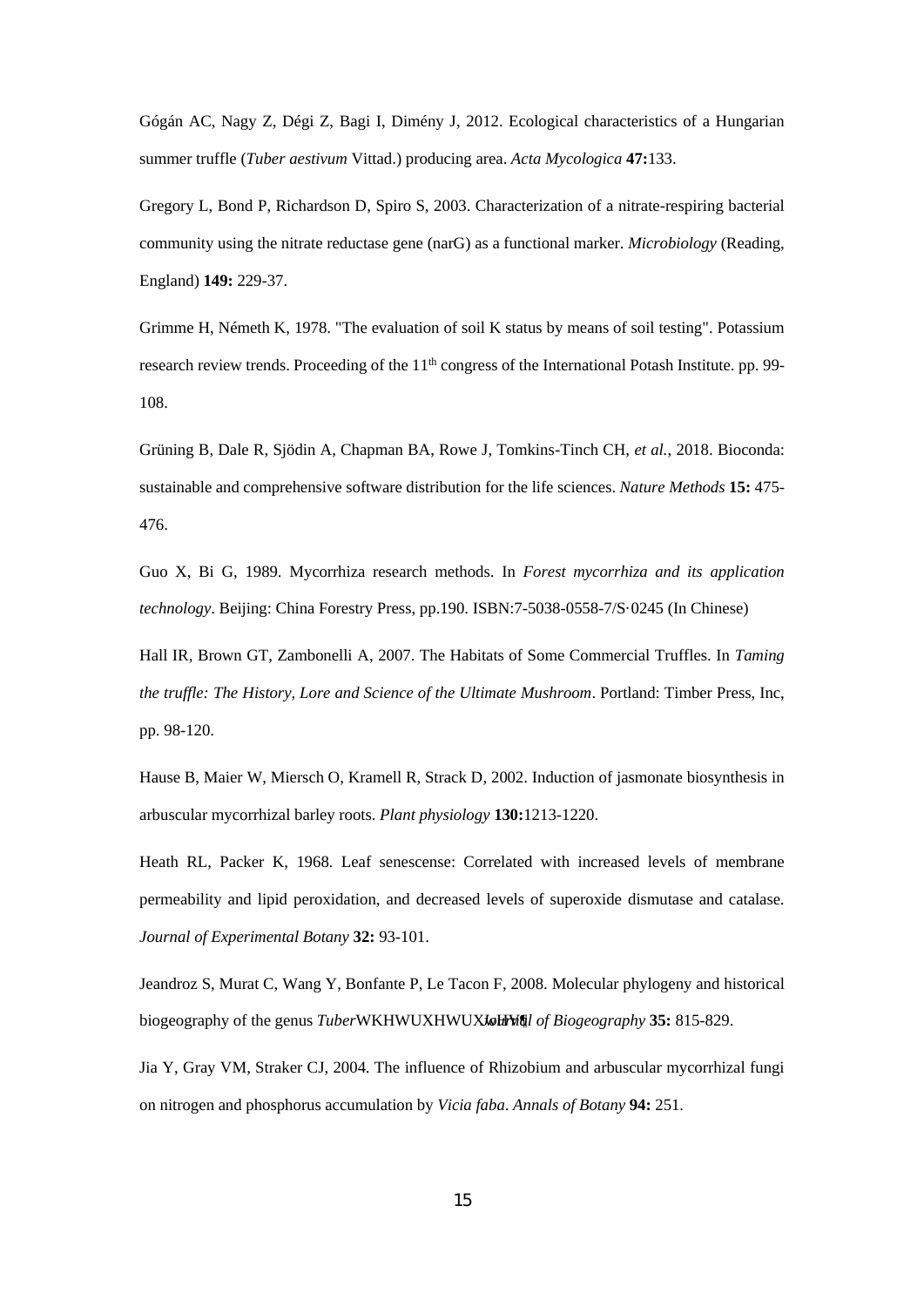Kües U, Martin F, 2011. On the road to understanding truffles in the underground. *Fungal Genetics & Biology* **48:** 555-560.

Li Q, Zhao J, Xiong C, Li X, Chen Z, Li P, *et al.*, 2017. *Tuber indicum* shapes the microbial communities of ectomycorrhizosphere soil and ectomycorrhizae of an indigenous tree (*Pinus armandii*). *PLoS ONE* **12:** e0175720.<http://doi.org/10.1371/journal.pone.0175720>

Li Q, Fu Y, Sun Q, Sourzat P, Li X, 2018. The uneven distribution of mating type genes in natural and cultivated truffle orchards contributes to the fructification of *Tuber indicum*. *Mycobiology* **46:** 64-71.

Linde CC, Selmes H, 2012. Genetic diversity and mating type distribution of *Tuber melanosporum* and their significance to truffle cultivation in artificially planted truffieres in Australia. *Applied and Environmental Microbiology* **78:** 6534-6539.

Marozzi G, Sánchez S, Benucci GMN, Bonito G, Falini LB, Albertini E, *et al.*, 2016. Mycorrhization of pecan (*Carya illinoinensis*) with black truffles: *Tuber melanosporum* and *Tuber brumale*. *Mycorrhiza* **27:** 303-309.

Martin F, Kohler A, Murat C, Balestrini R, Coutinho PM, Jaillon O, *et al.*, 2010. Périgord black truffle genome uncovers evolutionary origins and mechanisms of symbiosis. *Nature* **463:** 1033- 1038.

McRae DG, Thompson JE, 1983. Senescence-dependent changes in superoxide anion production by illuminated chloroplasts from bean leaves. *Planta* **158:** 185-193.

Mebius LJ, 1960. A rapid method for the determination of organic carbon in soil. *Analytica Chimica Acta* **22:** 120-124.

Metzenberg RL, Glass NL, 1990. Mating type and mating strategies in Neurospora. *BioEssays:* news and reviews in molecular cellular and developmental biology **12:** 53-59.

Molinier V, Murat C, Baltensweiler A, Büntgen U, Martin F, Meier B, *et al.* 2016. Fine-scale genetic structure of natural *Tuber aestivum* sites in southern Germany. *Mycorrhiza*, **26:** 895-907.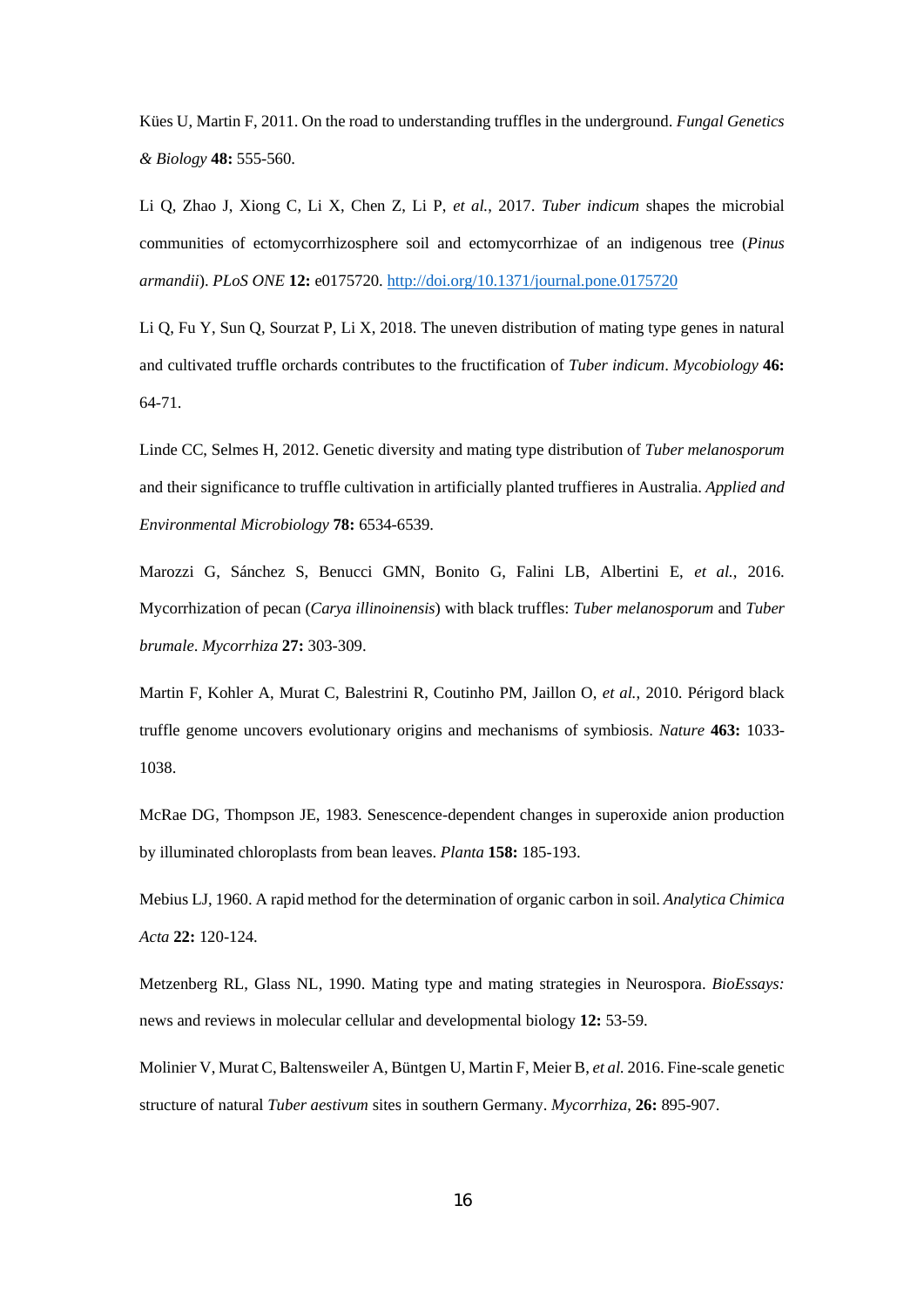Moser B, Büntgen U, Molinier V, Peter M, Sproll L, Stobbe U, *et al.*, 2017. Ecological indicators of *Tuber aestivum* habitats in temperate European beech forests. *Fungal Ecology* **29:** 59-66.

Murat C, Bonneau L, De la Varga H, Olivier JM, Sandrine F, Le Tacon F 2016. Trapping truffle production in holes: a promising technique for improving production and unravelling truffle life cycle. *Italian Journal of Mycology* **45:** 47-53.

Ni M, Feretzaki M, Sun S, Wang X, Heitman J, 2011. Sex in fungi. *Annual Review of Genetics* **45:** 405-430.

Olmos E, Hernández, JA, Sevilla F, Hellín E, 1994. Induction of Several Antioxidant enzymes in the selection of a salt-tolerant cell line of *Pisum sativum*. *Journal of Plant Physiology* **144:** 594-598.

Osting E, Tedersoo L, 2015. Temporal dynamics of ectomycorrhizal fungi and persistence of *Tuber melanosporum* in inoculated *Quercus robur* seedlings in North Europe. *Mycorrhiza* **25:** 61-66.

Pattanayak M, Samanta S, Maity P, 2017. Polysaccharide of an edible truffle *Tuber rufum* structural studies and effects on human lymphocytes. *International Journal of Biological Macromolecules* **95:** 1037-1048.

Payen T, Murat C, Bonito G, 2014. Truffle phylogenomics: New insights into truffle evolution and truffle life cycle. *Advances in Botanical Research* **70:** 211-234.

Pochinnok XH, 1981. Determination of peroxidase activity. In *Plant biochemistry analysis methods*. Ding Z,Jin J, (trans). Beijing: Science Press, pp. 197-201. China Unified Book Number:13031·1764 (In Chinese)

R Core Team, 2019. R: A language and environment for statistical computing. R Foundation for Statistical Computing, Vienna, Austria. URL [https://www.R-project.org/](https://www.r-project.org/)

Rubini A, Belfiori B, Riccioni C, Tisserant E, Arcioni S. Martin F, et al., 2010. Isolation and characterization of MAT genes in the symbiotic ascomycete *Tuber melanosporum*. *New Phytologist* **189:** 710-722.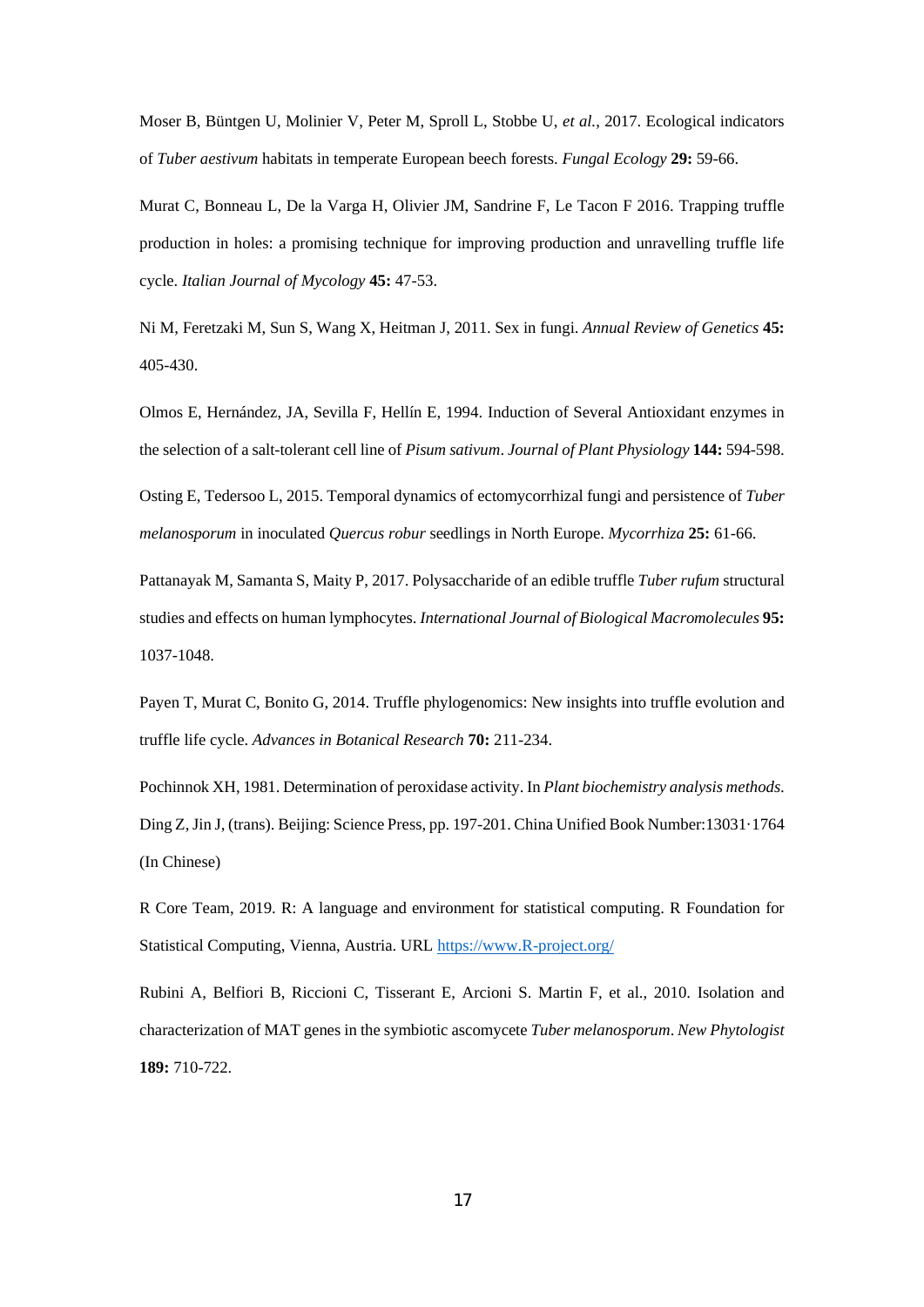Rubini A, Riccioni C, Belfiori B, Paolocci F, 2014. Impact of the competition between mating types on the cultivation of *Tuber melanosporum*: romeo and juliet and the matter of space and time. *Mycorrhiza* **24:** 19-27.

Simakov VN, 1957. The use of phenylanthranilic

method. *Pochvovedenie* **8:** 72-73.<https://ci.nii.ac.jp/naid/10008017346>

Singer R, 1961. Botany of mushrooms and truffles. In *Mushrooms and Truffles Botany, Cultivation, and Utilization*. Polunin N, (eds). London: Leonard Hill Ltd, pp. 1.

Smith SE, Gianinazzi-Pearson V, Koide R, Cairney JWG, 1994. Nutrient transport in mycorrhizas: structure, physiology and consequences for efficiency of the symbiosis. *Plant and Soil* **159:** 103- 113.

Smith VR, 1980. A phenol-hypochlorite manual determination of ammonium-nitrogen in Kjeldahl digests of plant tissue. *Communications in Soil Science and Plant Analysis* **11:** 709-722.

Sreenivasulu N, Grimm B, Wobus U, Weschke W, 2000. Differential response of antioxidant compounds to salinity stress in salt tolerant and salt sensitive seedling of foxital millet (*Setaria italica*). *Physiologia Plantarum* **109:** 435-442.

Su K, Shu H, Yang L, Zhao J, Zhao Y, 2012. Techniques for the Synethesis of Mycorrizal Seeding of *Platycarya strobilacea* with *Tuber indicum* and *T. aestivum*. *Edible Fungi of China* **31:** 10-12. (in Chinese)

Talou T, Delmas M, Gaset A, 1987. Principal constituents of black truffle (*Tuber melanosporum*) aroma. *Journal of Agricultural and Food Chemistry* **35:** 774-777.

Taschen E, Rousset F, Sauve M, Benoit L, Dubois MP, Richard F, *et al.*, 2016. How the truffle got its mate: insights from genetic structure in spontaneous and planted mediterranean populations of *Tuber melanosporum*. *Molecular Ecology* **25:** 5611-5627.

Thompson JE, Legge RL, Barber RF, 1987. The role of free radicals in senescence and wounding. *New Phytologist* **105:** 317-344.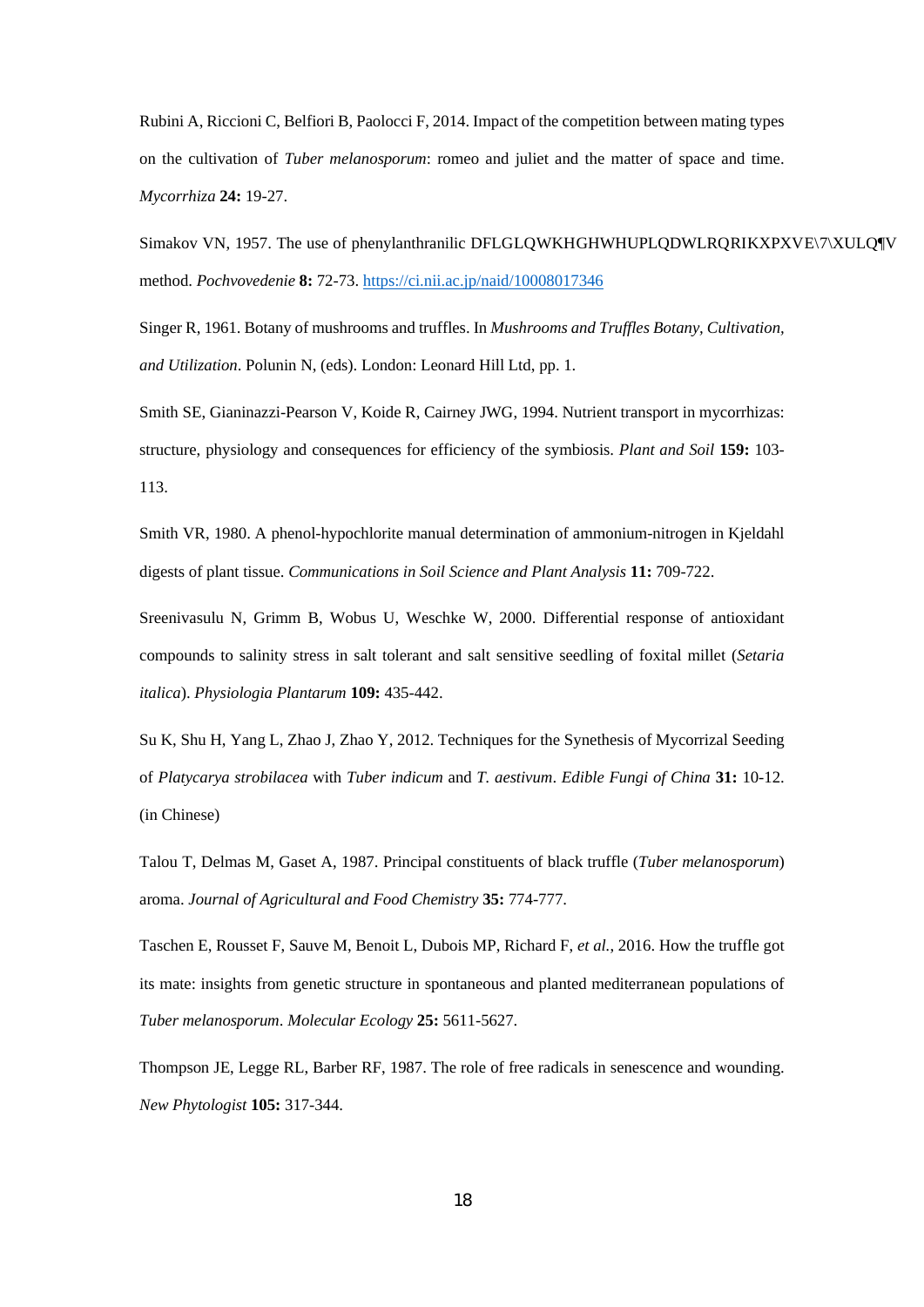Thompson JE, Pauls KP, Chia LS, Sridhara S, 1983. Free radical - mediated changes in the organization of membrane lipid bilayers: a simulation of the effects of senescence . In *Biosynthesis and Function of Plant Lipids*. Thomson WW, Mudd JB, Gibbs M, (eds). 173Rockville, MD: Am. Soc. Plant Physiologists.

Vahdatzadeh M, Deveau A, Splivallo R, 2015. The role of the microbiome of truffles in aroma formation: a meta-analysis approach. *Applied and Environmental Microbiology* **81:** 6946-6952.

Wedén C, Danell, E, Tibell, L, 2005. Species recognition in the truffle genus *Tuber* - The synonyms *Tuber aestivum* and *Tuber uncinatum*. *Environmental microbiology* **7:** 1535-1546.

Whittle CA, Nygren K, Johannesson H, 2011. Consequences of reproductive mode on genome evolution in fungi. *Fungal Genetics and Biology* **48:** 661-667.

Yang M, Zou J, Liu C, Xiao Y, Zhang X, Yan L, 2019. Chinese white truffles shape the ectomycorrhizal microbial communities of *Corylus avellana*. *Annals of Microbiology* **69:** 553-565.

Ye L, Li Q, Fu Y, Sourzat P, Tan H, Zou J, *et al.*, 2018. Host species effects on bacterial communities associated with the fruiting bodies of tuber species from the Sichuan province in southwest China. *Mycological Progress* **17:** 833-840.

Yoshida T, 1966. Determination of root activity. *Japanese Journal of Soil and Fertilizer Science* **37:** 63-68. http://ci.nii.ac.jp/naid/110001749153 (In Japanese)

Zambonelli A, Iotti M, Piattoini F, 2012. Chinese *Tuber aestivum* sensu lato in Europe. *The Open Mycology Journal* **6:** 22-26.

Zhang J, Liu P, Chen J, 2012. *Tuber sinoaestivum* sp. Nov, a renowned edible truffle in southwestern China. *Mycotaxon* **122:** 73-82.

Zhang X, Ye L, Kang Z, Zou J, Li X, 2019. Mycorrhization of *Quercus acutissima* with Chinese black truffle significantly altered the host physiology and root-associated microbiomes. *PeerJ* **7:** e6421.<http://doi.org/10.7717/peerj.6421>

**Table 1 Infection rates of** *Carya illinoinensis* **seedlings inoculated with** *Tuber aestivum* **and** *T. sinoaestivum*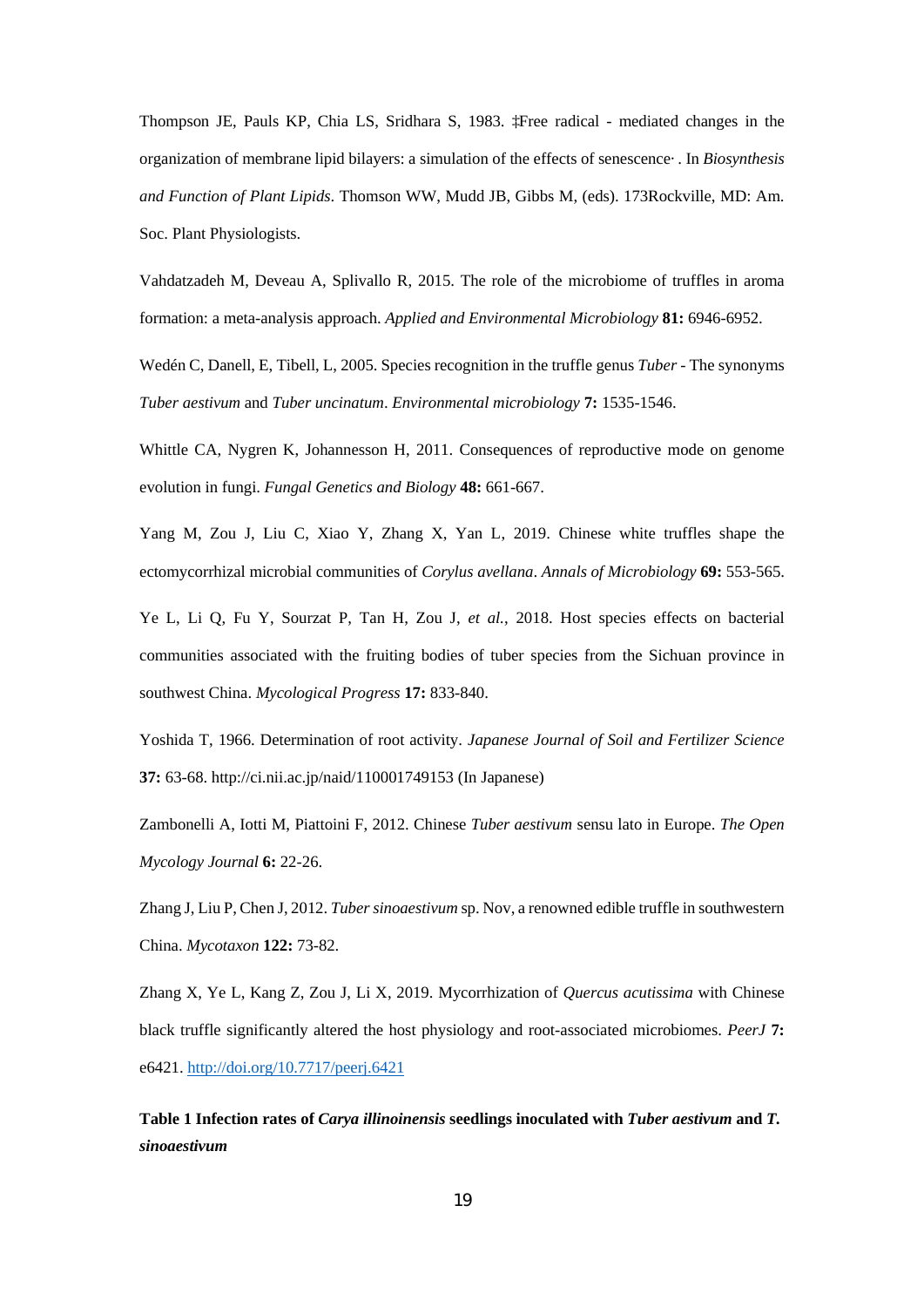**\* Different superscript letters at the time points indicate statistically significant difference between inoculants (p< 0.05)**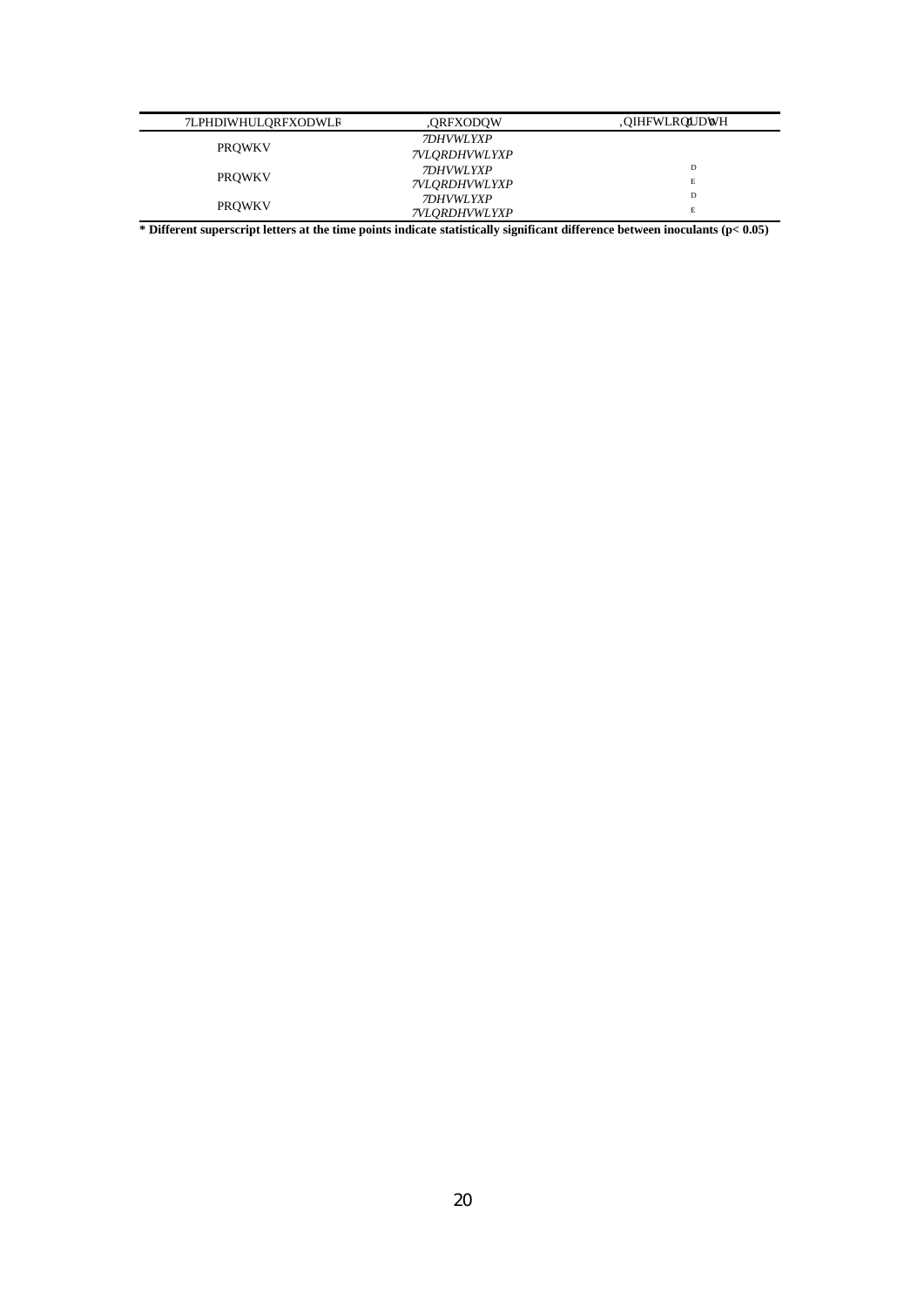| Month | Plant height (cm) |                 |                 | Root length (cm)    |                 |                        | Root to shoot ratio |               |                  | Stem circumference (mm) |                |                  |
|-------|-------------------|-----------------|-----------------|---------------------|-----------------|------------------------|---------------------|---------------|------------------|-------------------------|----------------|------------------|
|       | `ontrol           | . aestivum      | sinoaestivum    | Control             | aestivum        | sinoaestivum           | Control             | aestivum      | sinoaestivum     | .`ontrol                | aestivum       | sinoaestivum     |
|       | $31.40 + 1.21a$   | $31.31 + 1.22a$ | $31.31 + 1.13a$ | 8.18+0.48a          | $8.13 + 0.18a$  | <sup>7</sup> .94±0.29a | $0.33+0.04a$        | $0.32+0.04a$  | $0.32 \pm 0.04a$ | $2.08 + 0.22a$          | $2.05+0.14a$   | $2.04 \pm 0.07a$ |
|       | $32.10 + 0.86a$   | $32.20 + 1.13a$ | $31.27 + 1.10a$ | $16.38 + 1$<br>.10a | $15.52 + 1.56a$ | 13.15+2.05a            | $0.97 + 0.06a$      | $.03 + 0.07a$ | 1.06+0.23a       | $2.57+0.08h$            | $3.35+0.19a$   | $3.42 \pm 0.33a$ |
|       | $33.73 + 0.54a$   | $32.33 + 2.80a$ | $32.84 + 1.57a$ | 14.98+1.66а         | $7.35 + 0.88a$  | $15.19 + 0.93a$        | $-31+0.05a$         | $.35+0.16a$   | $.18 + 0.16a$    | $2.27+0.21a$            | $2.40+0.14a$   | $2.25 \pm 0.12a$ |
|       | $36.87 + 0.56$    | $38.24 + 1.00a$ | $38.30 + 0.97a$ | $20.79 + 1.43a$     | $21.83 + 1.14a$ | $18.85 + 2.24a$        | $.50+0.09a$         | $.56+0.13a$   | $.53+0.04a$      | $2.74 + 0.33a$          | $2.78 + 0.24a$ | 2.52±0.19a       |

**Table 2. Properties of** *Carya illinoinensis* **seedlings in the inoculation treatments.**

**Control, inoculated with killed spores. Different letters in the same row indicate statistically significant differences in properties between treatments (p< 0.05)**

**Table 3. Root, peroxidase (POD) and superoxide dismutase (SOD) activities of** *Carya illinoinensis* **seedlings in the inoculation treatments.**

| Month |                   |                 | ․ւել              |                    | Plant POD activity, U/g FW |                   | Plant SOD activity, u/g FW |                  |                        |  |
|-------|-------------------|-----------------|-------------------|--------------------|----------------------------|-------------------|----------------------------|------------------|------------------------|--|
|       | $\bigcirc$ ontrol | <i>aestivum</i> | sinoaestivum      | Control            | <i>aestivum</i>            | sinoaestivum      | Control                    | . aestivum       | <i>T. sinoaestivum</i> |  |
|       | $33.21 \pm 0.98a$ | $33.30 + 1.95a$ | $32.89 \pm 0.62a$ | $143.78 \pm 5.61a$ | $149.33 + 8.10a$           | 147.68+5.01a      | $1.68 + 0.11a$             | $.62 + 0.05a$    | l.66±0.06a             |  |
|       | $35.69 + 0.50a$   | $35.33 + 1.16a$ | $33.52 \pm 3.03a$ | $155.08 + 5.15a$   | $156.30 + 3.58a$           | $155.24 + 5.18a$  | $3.83 \pm 0.90a$           | $1.53 + 0.46$ b  | 1.66+0.28b             |  |
|       | $35.95 + 0.54a$   | $36.24 + 2.68a$ | $35.91 \pm 1.78a$ | 159.05+0.36a       | $162.25 + 9.59a$           | $163.37 + 7.95a$  | $2.08 \pm 0.05$ ab         | $2.21 \pm 0.23a$ | l.77±0.17b             |  |
|       | $35.92 + 0.62a$   | 37.62+1.42a     | $35.92+0.71a$     | $176.69 + 11.16b$  | $194.92 + 8.54ab$          | $210.08 + 10.18a$ | $.50+0.52ab$               | 1.99+0.19a       | 1.03+0.27b             |  |

**Control, inoculated with killed spores. Different letters in the same row indicate statistically significant differences in activities between treatments (p< 0.05).**

# **Table 4. Physico-chemical properties of** *Carya illinoinensis* **rhizosphere soil in the inoculation treatments.**

|          | pH value                           |                  |                                  | Organic matter content, g/kg |                   |                    | Total nitrogen content, g/kg    |                  |                   | Available phosphorus, mg/kg |                   |                    |
|----------|------------------------------------|------------------|----------------------------------|------------------------------|-------------------|--------------------|---------------------------------|------------------|-------------------|-----------------------------|-------------------|--------------------|
| Month    | `ontrol                            | aestivum         | sinoaestivum                     | Control                      | . aestivum        | ' sinoaestivum     | Control                         | <i>aestivum</i>  | 'sinoaestivum     | Control                     | ` aestivum        | '. sinoaestivum    |
| $\Omega$ | $8.23 \pm 0.10a$                   | $8.37 \pm 0.06a$ | $8.25 \pm 0.08a$                 | $33.27 \pm 3.08a$            | $32.87 \pm 2.04a$ | $32.45 \pm 1.08a$  | 1.05±0.02a                      | $0.97+0.16a$     | $1.03 \pm 0.05a$  | $5.91 \pm 0.48a$            | $5.89 \pm 0.31a$  | $5.65 \pm 0.60a$   |
|          | $8.25 + 0.02a$                     | $8.39 \pm 0.03a$ | $8.27+0.03a$                     | $35.75 + 1.93a$              | $33.14 + 4.23a$   | $35.86 \pm 3.69a$  | $1.05 + 0.01a$                  | $0.96 + 0.07a$   | $1.08 \pm 0.01a$  | $5.70 + 0.98a$              | $5.81 + 0.54a$    | $5.64 \pm 0.04a$   |
|          | $8.26 + 0.03a$                     | $8.39 \pm 0.03a$ | $8.28 \pm 0.07a$                 | $36.91 \pm 6.66a$            | $35.63 \pm 0.98a$ | $35.72 \pm 4.17a$  | 1.06±0.08a                      | $1.06 + 0.11a$   | $1.05 \pm 0.03a$  | $5.62 \pm 0.39a$            | $5.80 \pm 0.51a$  | $5.89 \pm 0.50a$   |
|          | $8.26 \pm 0.13a$                   | $8.40 \pm 0.08a$ | $8.33 \pm 0.20a$                 | $35.58 \pm 4.21a$            | $39.04 \pm 1.63a$ | $38.00 \pm 2.99a$  | $1.04 + 0.02a$                  | $0.99 \pm 0.06a$ | $1.02 \pm 0.07a$  | $5.63 \pm 0.21a$            | $6.01 \pm 0.17a$  | $5.77 \pm 0.40a$   |
|          | Available potassium content, mg/kg |                  | Ammonium nitrogen content, mg/kg |                              |                   |                    | Nitrate nitrogen content, mg/kg |                  |                   |                             |                   |                    |
| Month    | Control                            |                  | aestivum.                        | sinoaestivum'.               | Control           | T. aestivum        |                                 | sinoaestivum     | Control           |                             | T. aestivum       | T. sinoaestivum    |
| $\Omega$ | $98.92 \pm 2.50a$                  |                  | $100.37 \pm 3.51a$               | $100.85 + 0.85a$             | $9.25 \pm 0.36a$  | $9.59 \pm 0.25a$   |                                 | $8.67+0.16h$     | $17.11 + 0.21a$   |                             | $18.69 \pm 1.28a$ | $14.78 \pm 1.69 b$ |
|          | $102.43 \pm 1.10a$                 |                  | $103.33 \pm 2.63a$               | $101.52 + 4.41a$             | $8.32 \pm 0.73b$  | $9.75 \pm 0.35a$   |                                 | $10.52 + 0.54a$  | $19.33 \pm 3.17a$ |                             | $9.46 + 0.11c$    | $15.84 \pm 0.43 b$ |
|          | $100.34 \pm 5.28a$                 |                  | $101.37 + 4.13a$                 | $101.41 \pm 4.43a$           | $8.03 \pm 0.11a$  | $7.65 \pm 0.48$ ab |                                 | $7.67+0.42ab$    | $31.59 \pm 0.36a$ |                             | $28.83 \pm 0.23b$ | $12.87 \pm 0.01c$  |
|          | $95.45 \pm 3.83a$                  |                  | $101.37 \pm 2.94a$               | 99.91 $\pm$ 6.07a            | $6.43 \pm 1.88a$  | $6.91 \pm 0.17a$   |                                 | $5.79 \pm 1.44a$ | $4.77 \pm 0.30c$  |                             | $15.32 \pm 0.35b$ | $18.06 \pm 0.19a$  |

**Control, inoculated with killed spores. Different letters in the same row indicate statistically significant differences in properties between treatments (p< 0.05)**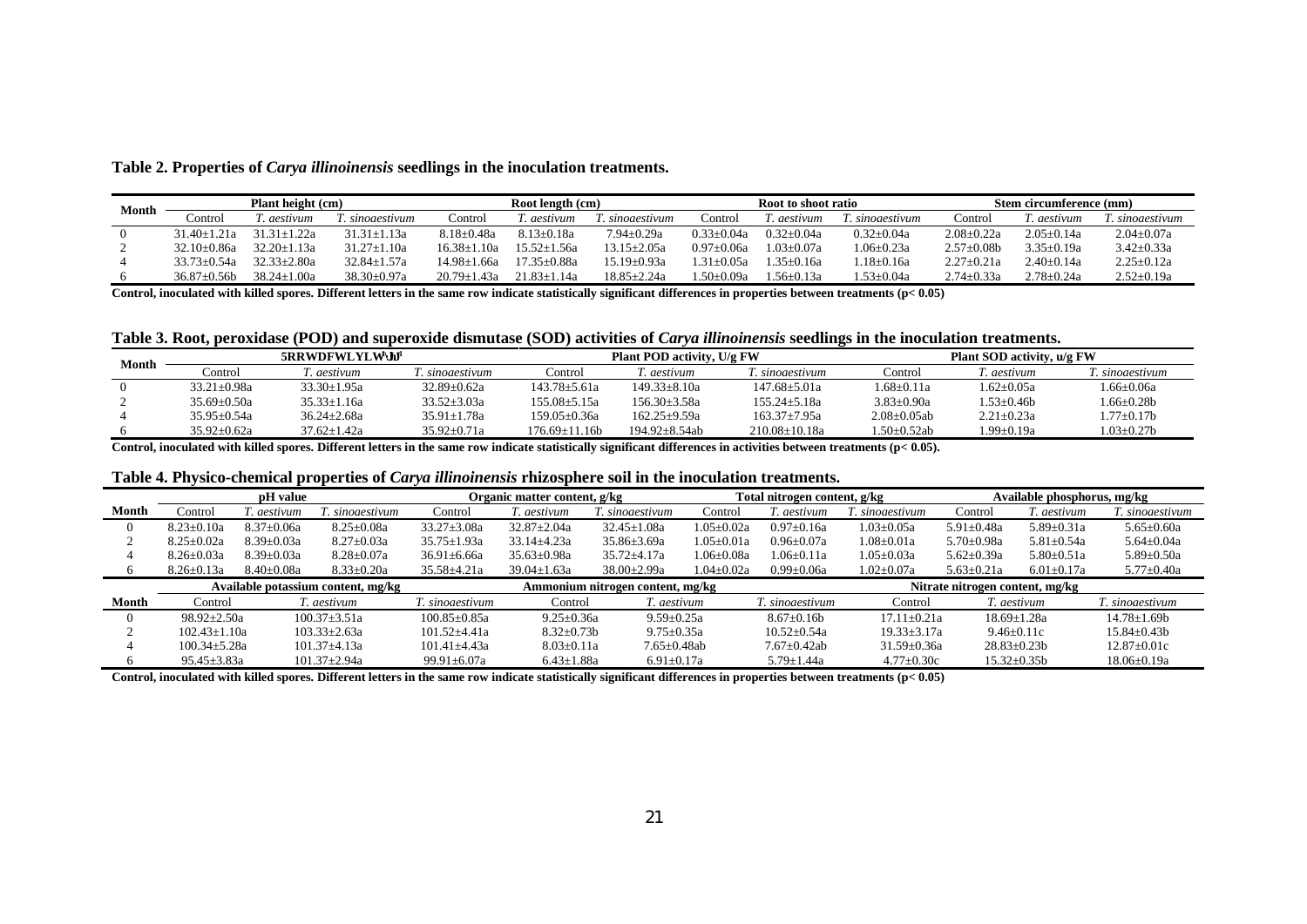**Table 5. Copy numbers of the mating type genes in the rhizosphere of** *Carya illinoinensis* **inoculated with** *Tuber aestivum* **and** *T. sinoaestivum*

| Month          | Inoculant              | $MAT1-1-1$<br>CT value | $MAT1-2-1$<br>CT value | $MAT1-1-1$ copy<br>number | $MAT1-2-1$ copy<br>number | $MAT1-1-1/$<br>$MAT1-2-1$ |
|----------------|------------------------|------------------------|------------------------|---------------------------|---------------------------|---------------------------|
| $\overline{2}$ | <i>T. aestivum</i>     | $25.80 + 0.18$         | $27.48 \pm 0.55$       | $2000.00+285.83$          | $1078.67 + 348.23$        | 1.85                      |
|                | <i>T. sinogestivum</i> | $25.84 + 0.57$         | $27.65 + 0.57$         | 2063.33+984.34            | $976.00 + 393.18$         | 2.11                      |
| $\overline{4}$ | <i>T. aestivum</i>     | $25.49 + 0.46$         | $27.20 + 0.25$         | $2660.00+966.28$          | 1263.33+209.84            | 2.11                      |
|                | <i>T. sinogestivum</i> | $25.34 \pm 0.09$       | $27.73 \pm 0.42$       | 2876.67±204.04            | $903.67 + 266.24$         | 3.18                      |
| 6              | <i>T. aestivum</i>     | $24.96 + 0.55$         | $26.99 + 0.13$         | 4156.67+1922.04           | 1710.67+1200.68           | 2.43                      |
|                | <i>T. sinogestivum</i> | $25.40 + 0.52$         | $27.78 + 0.37$         | $2866.67 \pm 1056.28$     | $870.00 \pm 205.18$       | 3.30                      |